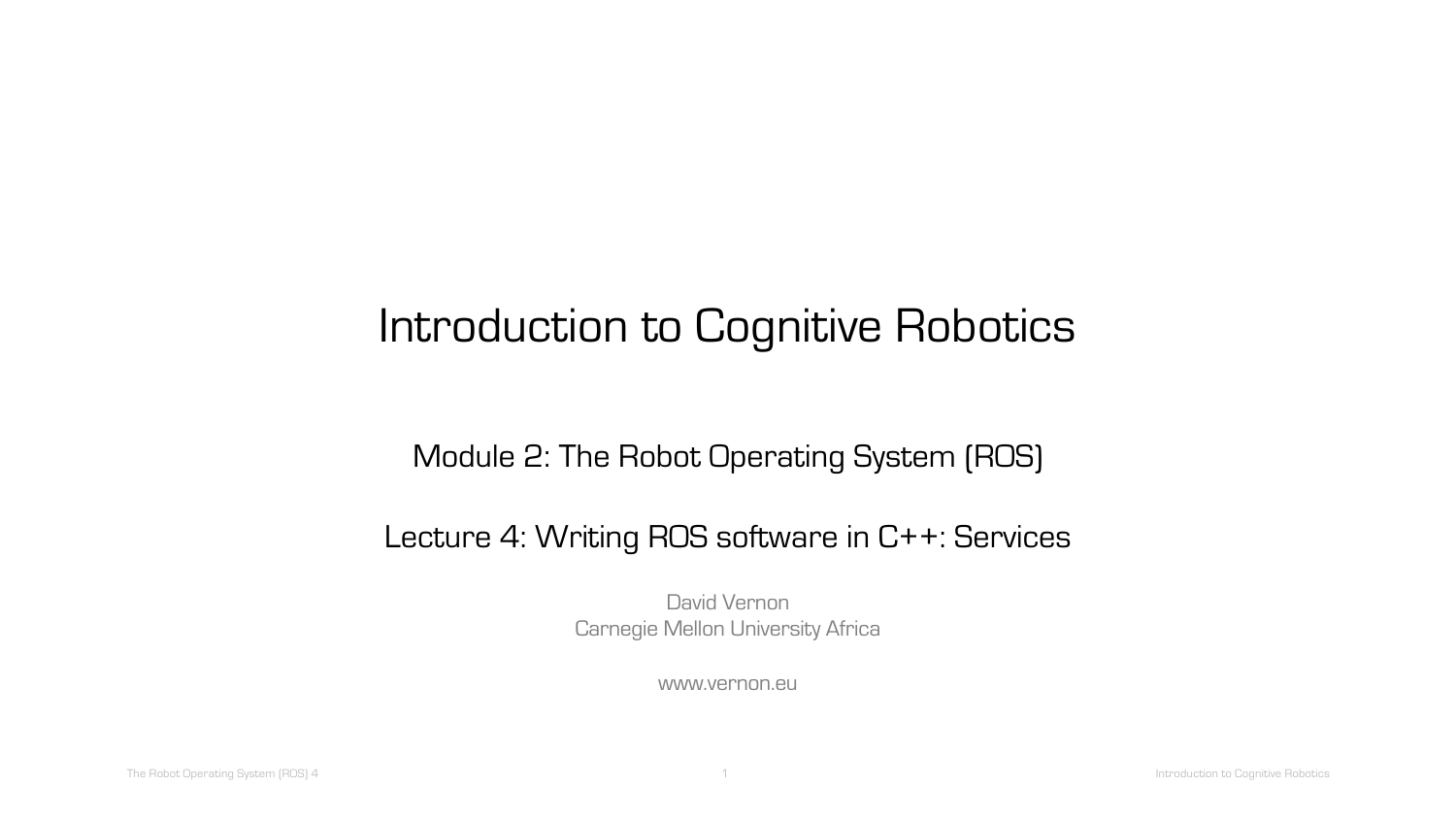# Writing ROS Software

- Creating a ROS workspace and a ROS package
- Writing ROS programs
	- 1. Example program: Hello World!
	- 2. Example program to publish messages

Send velocity messages on /turtle1/cmd\_vel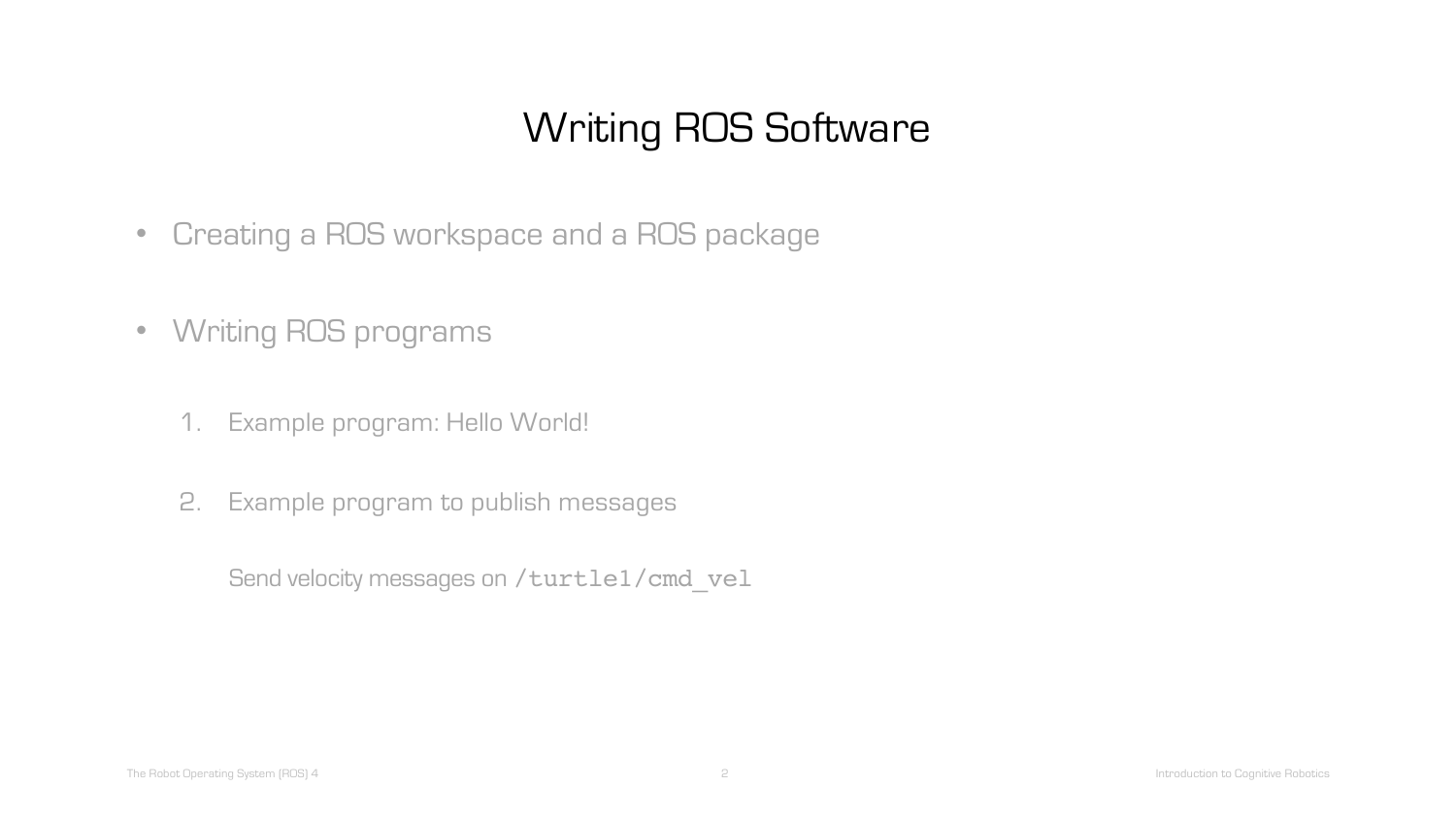# Writing ROS Software

#### • Writing ROS programs

3. Example program to subscribe to messages

Receive pose messages on /turtle1/pose

4. Example program to use services

/reset /clear /turtle1/set\_pen /turtle1/teleport\_absolute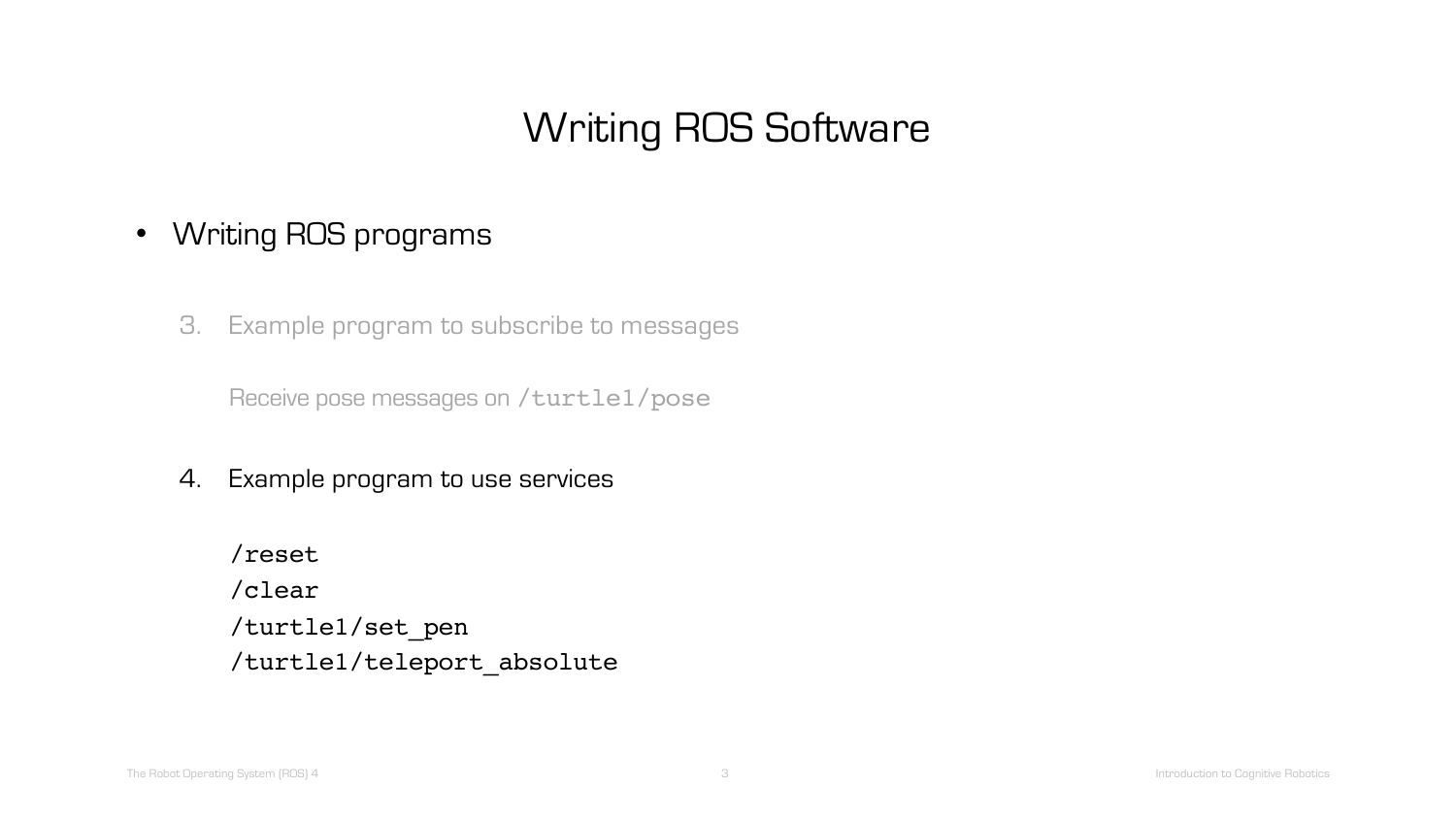### Example Client Program to Use Services /clear, /turtle1/set pen, /turtle1/teleport absolute

#### 2.1.3 Services

clear (std\_srvs/Empty)

Clears the turtlesim background and sets the color to the value of the background parameters.

reset (std\_srvs/Empty)

Resets the turtlesim to the start configuration and sets the background color to the value of the background.

kill (turtlesim/Kill)

Kills a turtle by name.

#### spawn (turtlesim/Spawn)

Spawns a turtle at (x, y, theta) and returns the name of the turtle. Also will take name for argument but will fail if a duplicate name.

#### turtleX/set pen (turtlesim/SetPen)

Sets the pen's color (r g b), width (width), and turns the pen on and off (off).

#### turtleX/teleport absolute (turtlesim/TeleportAbsolute)

Teleports the turtleX to (x, y, theta).

turtleX/teleport relative (turtlesim/TeleportRelative)

Teleports the turtleX a linear and angular distance from the turtles current position.

http://wiki.ros.org/turtlesim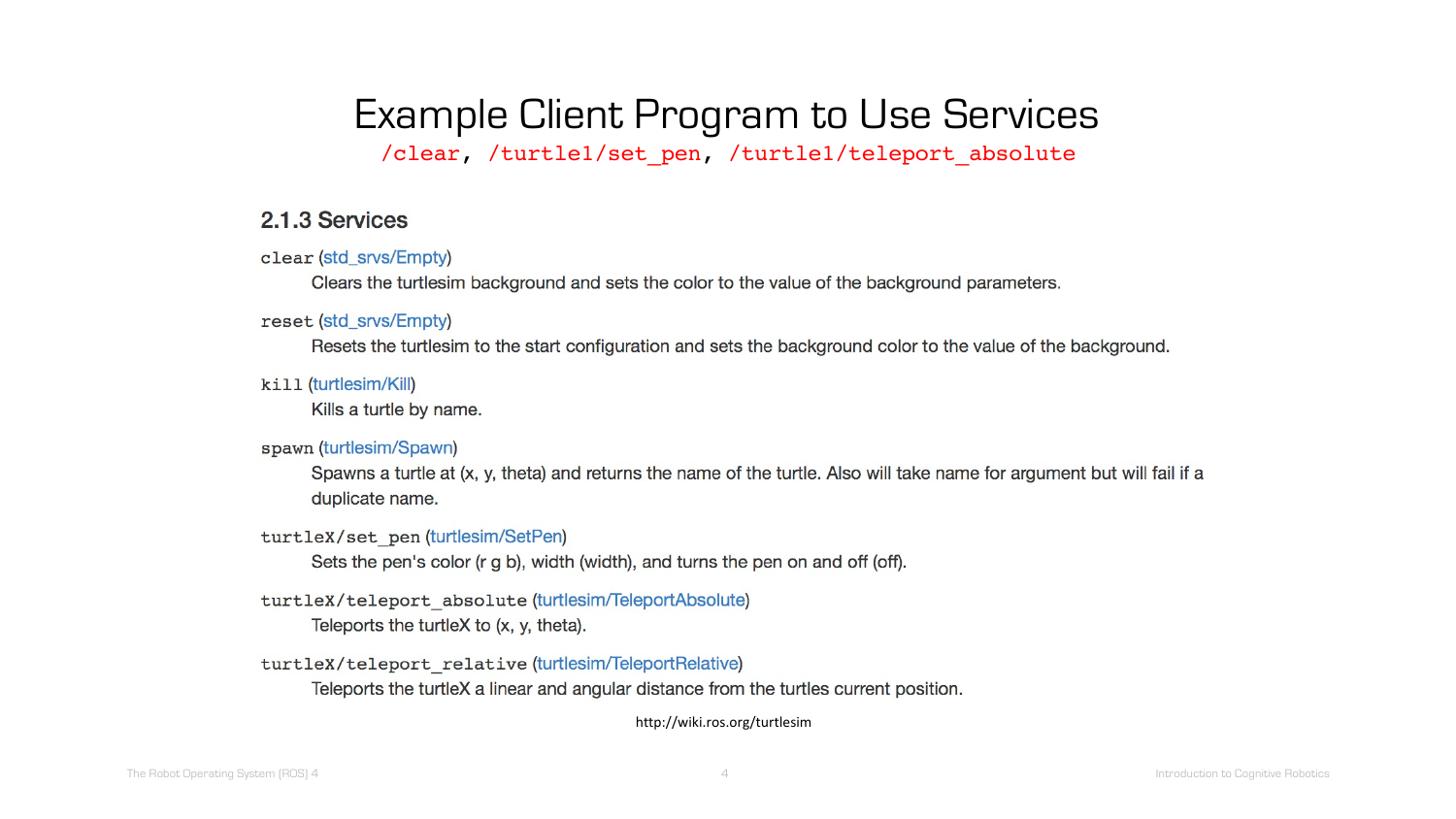/clear, /turtle1/set\_pen, /turtle1/teleport\_absolute

Make sure you are in the agitr sub-directory

~/workspace/ros/src\$ cd ~/workspace/ros/src/agitr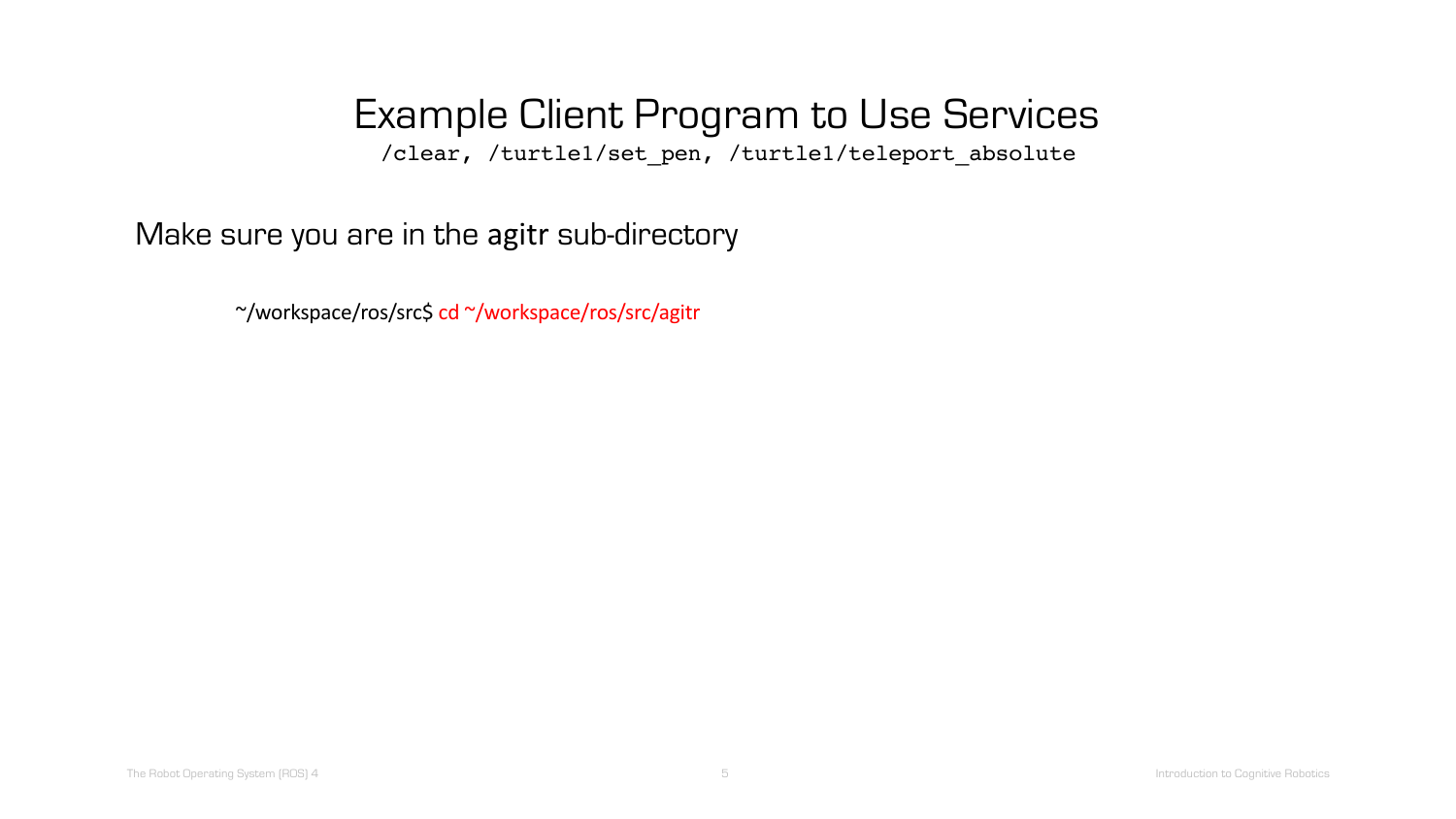/clear, /turtle1/set\_pen, /turtle1/teleport\_absolute

#### Edit CMakeLists.txt

Add the following lines at the end of the file

add executable(\${PROJECT\_NAME} useservices src/useservices.cpp) set target properties(\${PROJECT\_NAME} useservices PROPERTIES OUTPUT NAME useservices PREFIX "") target\_link\_libraries(\${PROJECT\_NAME}\_useservices \${catkin\_LIBRARIES}) This avoids name pollution and allows different packages to have ROS nodes with the same name But the executable is still just this so that you can execute it with rosrun package name node, i.e. rosrun agitr useservices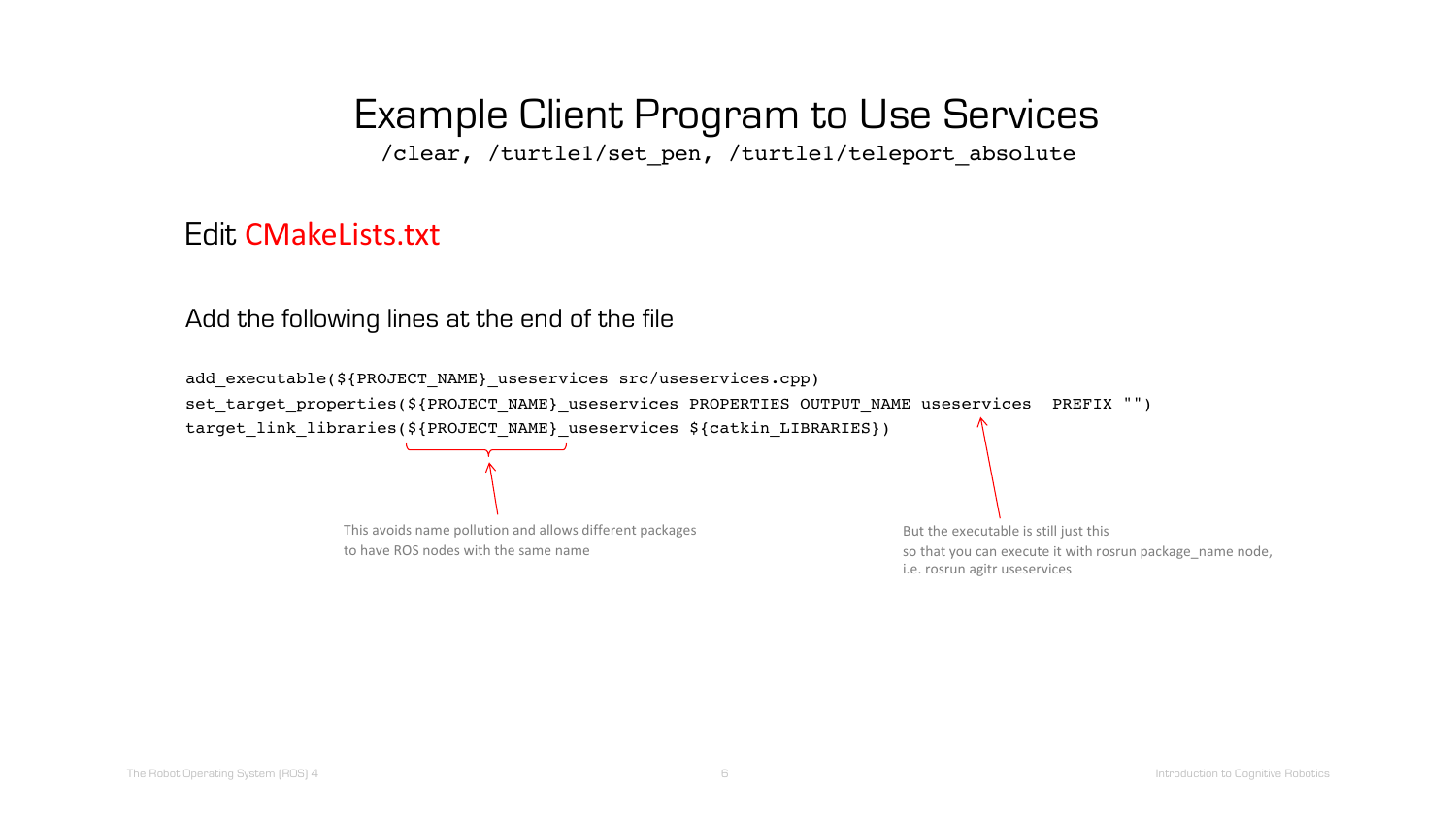/clear, /turtle1/set\_pen, /turtle1/teleport\_absolute

Move to the agitr/src sub-directory

~/workspace/ros/src/agitr\$ cd src

~/workspace/ros/src/agitr/src\$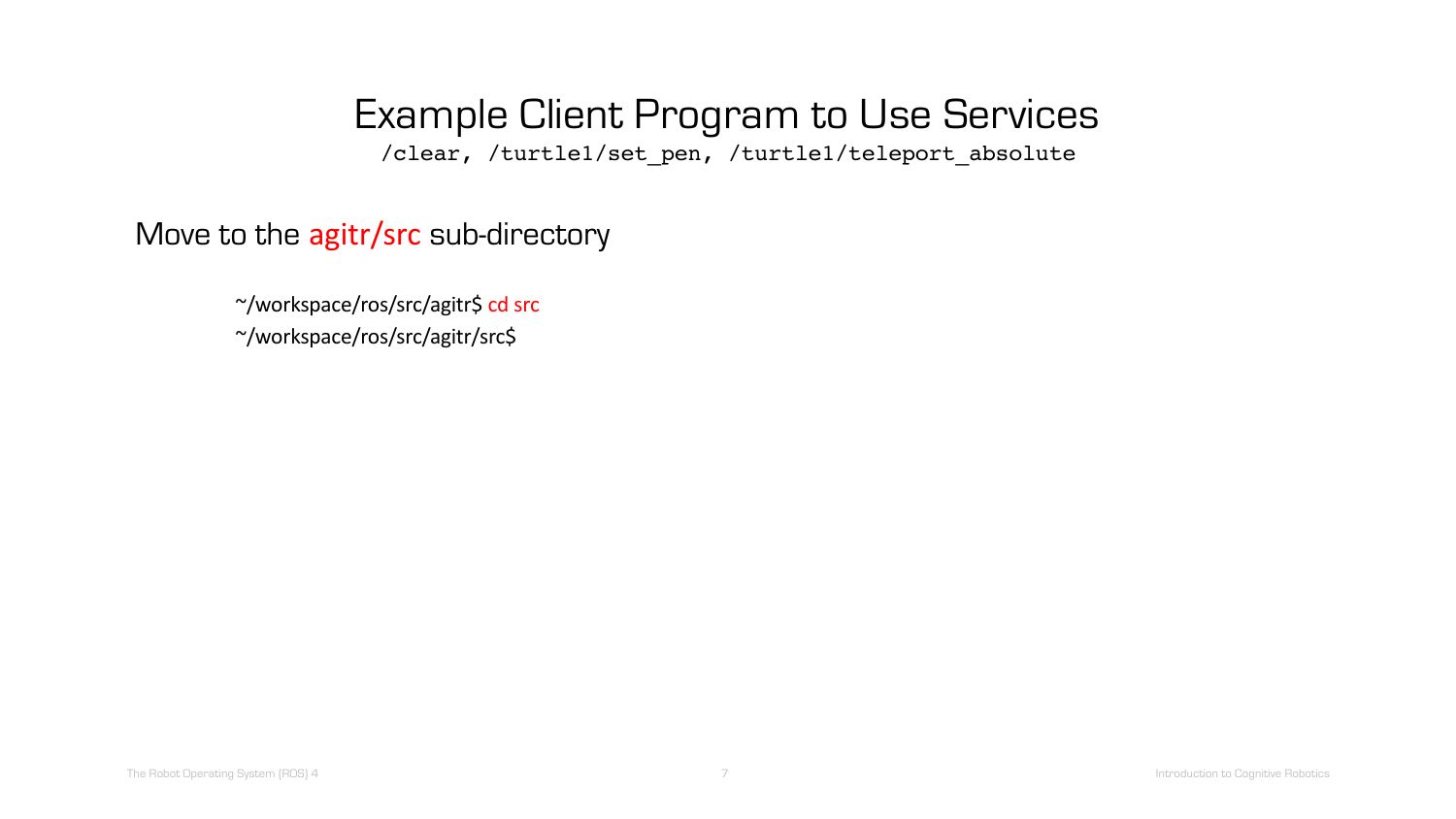/clear, /turtle1/set pen, /turtle1/teleport absolute

#### Edit useservices.cpp and insert the following code

|  |  |  |  | /* This client program uses a sample of turtlesim services */ |  |
|--|--|--|--|---------------------------------------------------------------|--|
|  |  |  |  | /* /clear, /turtle1/set pen, and /turtle1/telepor absolute */ |  |

#include <ros/ros.h>

#include <turtlesim/TeleportAbsolute.h> // for turtle1/teleport\_absolute service #include <turtlesim/SetPen.h> // for turtle1/set\_pen service #include <std\_srvs/Empty.h> // for reset and clear services

int main(int argc, char \*\*argv) {

bool success = true;

/\* Initialize the ROS system and become a node \*/ ros::init(argc, argv, "mystudentid"); // Initialize the ROS system ros::NodeHandle nh; // Become a node

waitForService() waits for a service to be advertised and available. Block until it is. This is defensive programming; normally it works without it.

/\* Create client objects for the required services \*/ ros::service::waitForService("turtle1/teleport\_absolute"); ros::ServiceClient teleportClient = nh.serviceClient<turtlesim::TeleportAbsolute>("turtle1/teleport absolute");

ros::service::waitForService("turtle1/set pen"); ros::ServiceClient setpenClient = nh.serviceClient<turtlesim::SetPen>("turtle1/set\_pen");

ros::service::waitForService("clear"); ros::ServiceClient clearClient = nh.serviceClient<std srvs::Empty>("clear");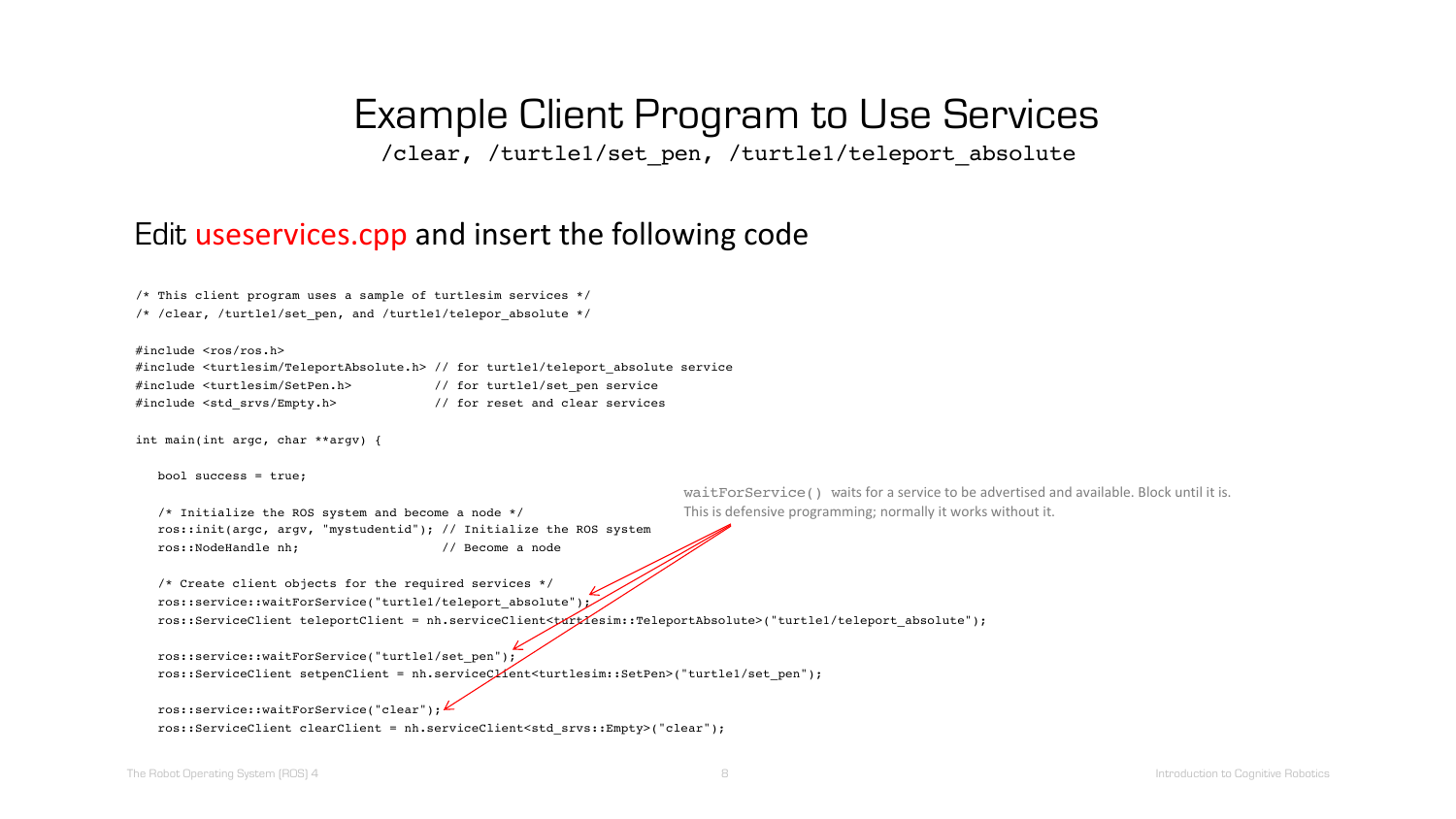/clear, /turtle1/set pen, /turtle1/teleport absolute

#### Edit useservices.cpp and insert the following code

|  |  |  |  | /* This client program uses a sample of turtlesim services */ |  |
|--|--|--|--|---------------------------------------------------------------|--|
|  |  |  |  | /* /clear, /turtle1/set pen, and /turtle1/telepor absolute */ |  |

#include <ros/ros.h>

#include <turtlesim/TeleportAbsolute.h> // for turtle1/teleport\_absolute service #include <turtlesim/SetPen.h> // for turtle1/set\_pen service #include <std\_srvs/Empty.h> // for reset and clear services

int main(int argc, char \*\*argv) {

bool success = true;

You need to identify the service type when creating the client object

/\* Initialize the ROS system and become a node \*/ ros::init(argc, argv, "mystudentid"); // Initialize the ROS system ros::NodeHandle nh; // Become a node

/\* Create client objects for the required services \*/ ros::service::waitForService("turtle1/teleport\_absolute"); ros::ServiceClient teleportClient = nh.serviceClient<turtlesim::TeleportAbsolute>("turtle1/teleport\_absolute");

ros::service::waitForService("turtle1/set\_pen"); ros::ServiceClient setpenClient = nh.serviceClient<turtlesim::SetPen>("turtle1/set\_pen");

ros::service::waitForService("clear"); ros::ServiceClient clearClient = nh.serviceClient<std srvs::Empty>("clear");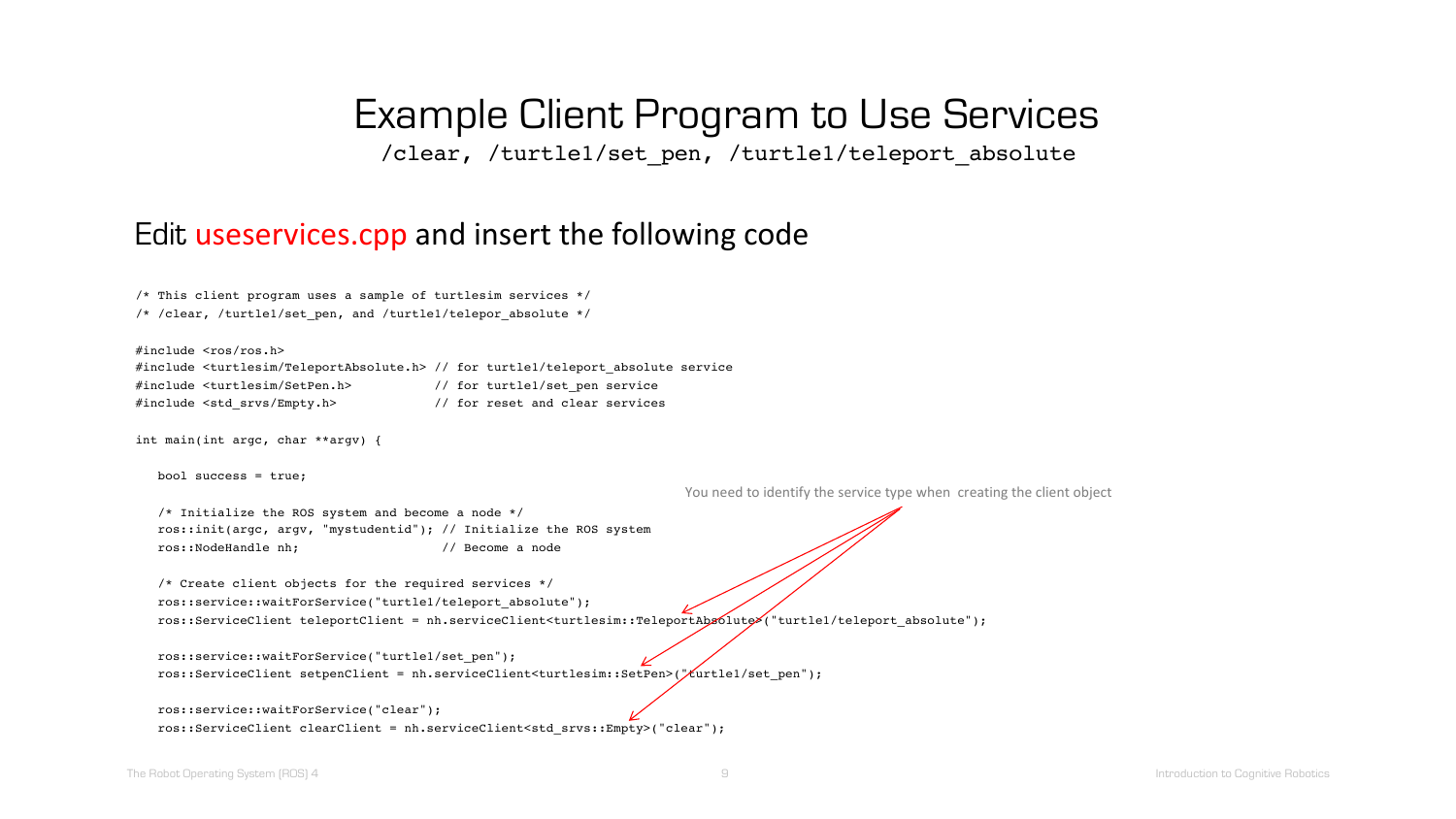/clear, /turtle1/set\_pen, /turtle1/teleport\_absolute

#### Edit useservices.cpp and insert the following code

| /* This client program uses a sample of turtlesim services */                                                                                  |
|------------------------------------------------------------------------------------------------------------------------------------------------|
| /* /clear, /turtle1/set pen, and /turtle1/telepor absolute */                                                                                  |
| $#include <$ $ros/ros.b>$                                                                                                                      |
| #include <turtlesim teleportabsolute.h=""> // for turtle1/teleport absolute service</turtlesim>                                                |
| W for turtle1/set pen service<br>#include <turtlesim setpen.h=""></turtlesim>                                                                  |
| // for reset and clear services<br>#include <std_srvs empty.h=""></std_srvs>                                                                   |
| int main(int argc, char **argv) {                                                                                                              |
| bool success = $true$ ;                                                                                                                        |
| The service types are defined in these include files                                                                                           |
| /* Initialize the ROS system and become a node $*/$                                                                                            |
| ros::init(argc, argv, "mystudentid"); // Initialize the ROS system                                                                             |
| ros::NodeHandle nh;<br>// Become a node                                                                                                        |
| /* Create client objects for the required services */                                                                                          |
| ros::service::waitForService("turtle1/teleport absolute");                                                                                     |
| ros::ServiceClient teleportClient = nh.serviceClient <turtlesim::teleportabsolute>("turtle1/teleport absolute");</turtlesim::teleportabsolute> |
| ros::service::waitForService("turtle1/set pen");                                                                                               |
| ros::ServiceClient setpenClient = nh.serviceClient <turtlesim::setpen>("turtle1/set_pen");</turtlesim::setpen>                                 |
|                                                                                                                                                |

```
ros::service::waitForService("clear");
ros::ServiceClient clearClient = nh.serviceClient<std_srvs::Empty>("clear");
```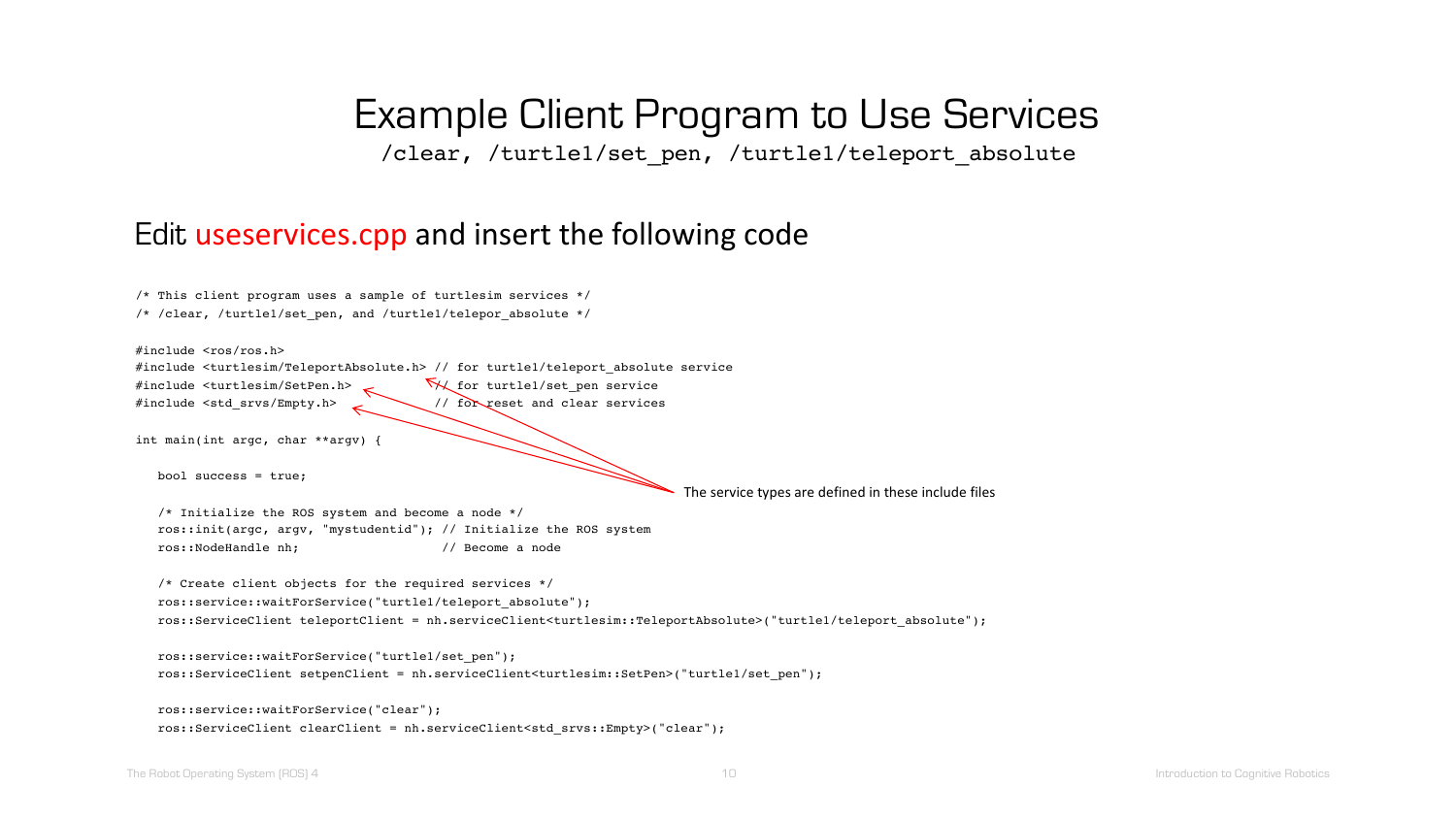/clear, /turtle1/set\_pen, /turtle1/teleport\_absolute

#### Edit useservices.cpp and insert the following code

| /* This client program uses a sample of turtlesim services */ |                                                                                                                |                                                                                                                                                |
|---------------------------------------------------------------|----------------------------------------------------------------------------------------------------------------|------------------------------------------------------------------------------------------------------------------------------------------------|
| /* /clear, /turtle1/set pen, and /turtle1/telepor absolute */ |                                                                                                                |                                                                                                                                                |
|                                                               |                                                                                                                |                                                                                                                                                |
| #include <ros ros.h=""></ros>                                 |                                                                                                                |                                                                                                                                                |
|                                                               | #include <turtlesim teleportabsolute.h=""> // for turtle1/teleport absolute service</turtlesim>                |                                                                                                                                                |
| #include <turtlesim setpen.h=""></turtlesim>                  | // for turtle1/set pen service                                                                                 |                                                                                                                                                |
| #include <std empty.h="" srvs=""></std>                       | // for reset and clear services                                                                                |                                                                                                                                                |
| int main(int argc, char **argv) {                             |                                                                                                                |                                                                                                                                                |
| bool success = $true$ ;                                       |                                                                                                                |                                                                                                                                                |
|                                                               |                                                                                                                | You also need to define a string naming the service you want to call                                                                           |
| /* Initialize the ROS system and become a node */             |                                                                                                                |                                                                                                                                                |
|                                                               | ros::init(argc, argv, "mystudentid"); // Initialize the ROS system                                             |                                                                                                                                                |
| ros::NodeHandle nh;                                           | // Become a node                                                                                               |                                                                                                                                                |
|                                                               |                                                                                                                |                                                                                                                                                |
| /* Create client objects for the required services */         |                                                                                                                |                                                                                                                                                |
| ros::service::waitForService("turtle1/teleport absolute");    |                                                                                                                |                                                                                                                                                |
|                                                               |                                                                                                                | ros::ServiceClient teleportClient = nh.serviceClient <turtlesim::teleportabsolute>("txft]El/teleport_absolute");</turtlesim::teleportabsolute> |
| ros::service::waitForService("turtle1/set pen");              |                                                                                                                |                                                                                                                                                |
|                                                               | ros::ServiceClient setpenClient = nh.serviceClient <turtlesim::setpen>("turtle1/set_pen");</turtlesim::setpen> |                                                                                                                                                |
| ros::service::waitForService("clear");                        | ros::ServiceClient clearClient = nh.serviceClient <std srvs::empty="">("clear");</std>                         |                                                                                                                                                |
|                                                               |                                                                                                                |                                                                                                                                                |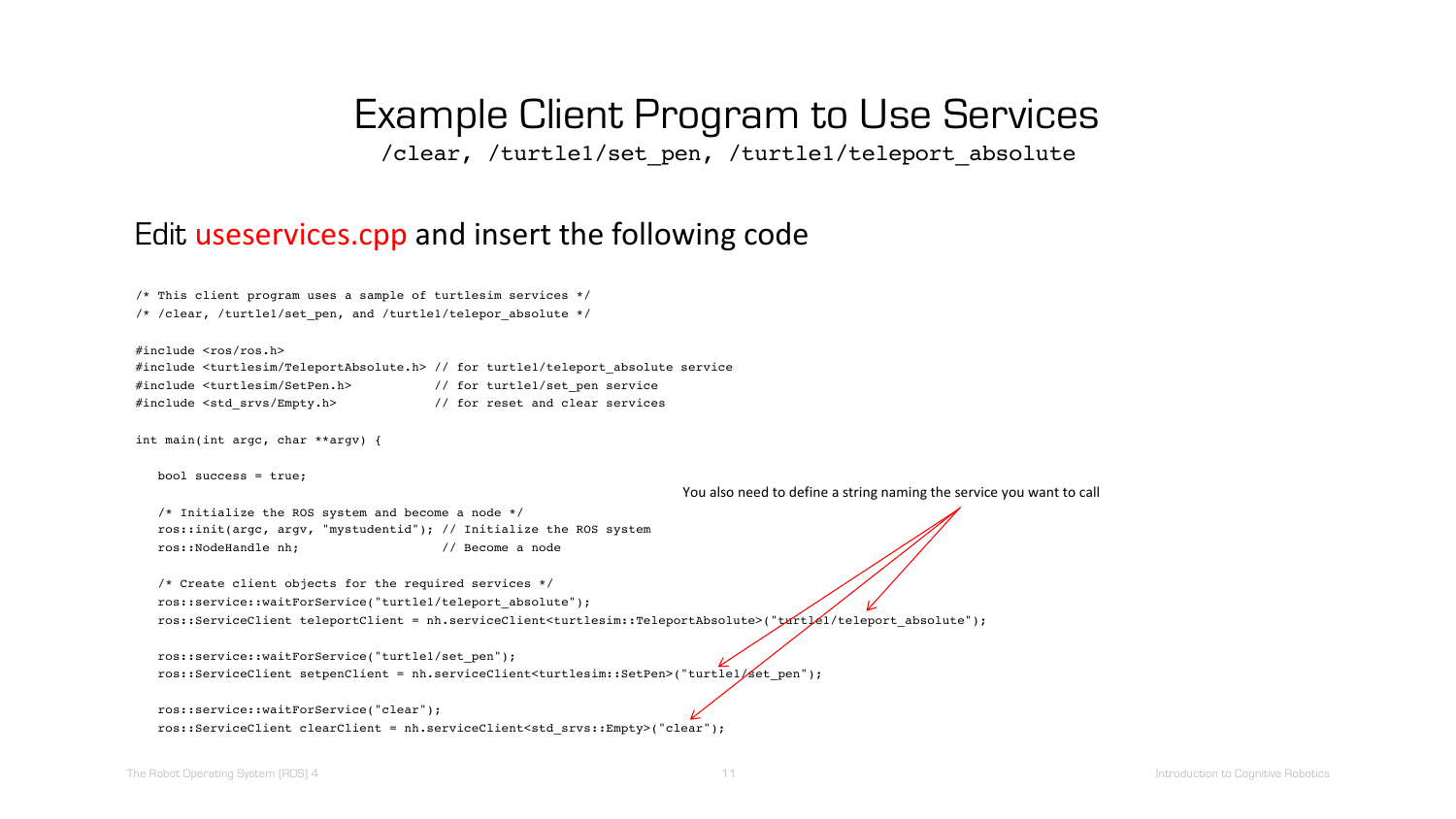### Example Client Program to Use Services /clear, /turtle1/set\_pen, /turtle1/teleport\_absolute

```
/* Create the service objects services */ 
turtlesim::TeleportAbsolute teleport arguments; // reposition the turtle without locomotion
turtlesim::SetPen pen arguments; // turn the pen on/off and change colour
std srvs::Empty clear arguments; \lt/ / clear the background
/* clear the simulator background */
success = clearClient.call(clear arguments);
if (!success) {
   ROS ERROR STREAM("Turtle failed to clear" );
}
/* turn the pen off so that we don't see a trace when the turtle teleports */
pen arguments.request.off = 1;success = setpenClient.call(pen_arguments);
if (!success) {
   ROS ERROR STREAM("TurtlePen failed to switch off");
}
teleport arguments.request.x = 2.5; // location
teleport_arguments.request.y = 3.5; // coordinates
teleport arguments.request.theta = 3.14159 / 2; // facing up, i.e. 90 degrees
success = teleportClient.call(teleport arguments);
if (!success) {
   ROS ERROR STREAM("Turtle failed to teleport" );
}
                                                                 We instantiate the service classes as service objects
                                                                 so that we can assign values to the request members
```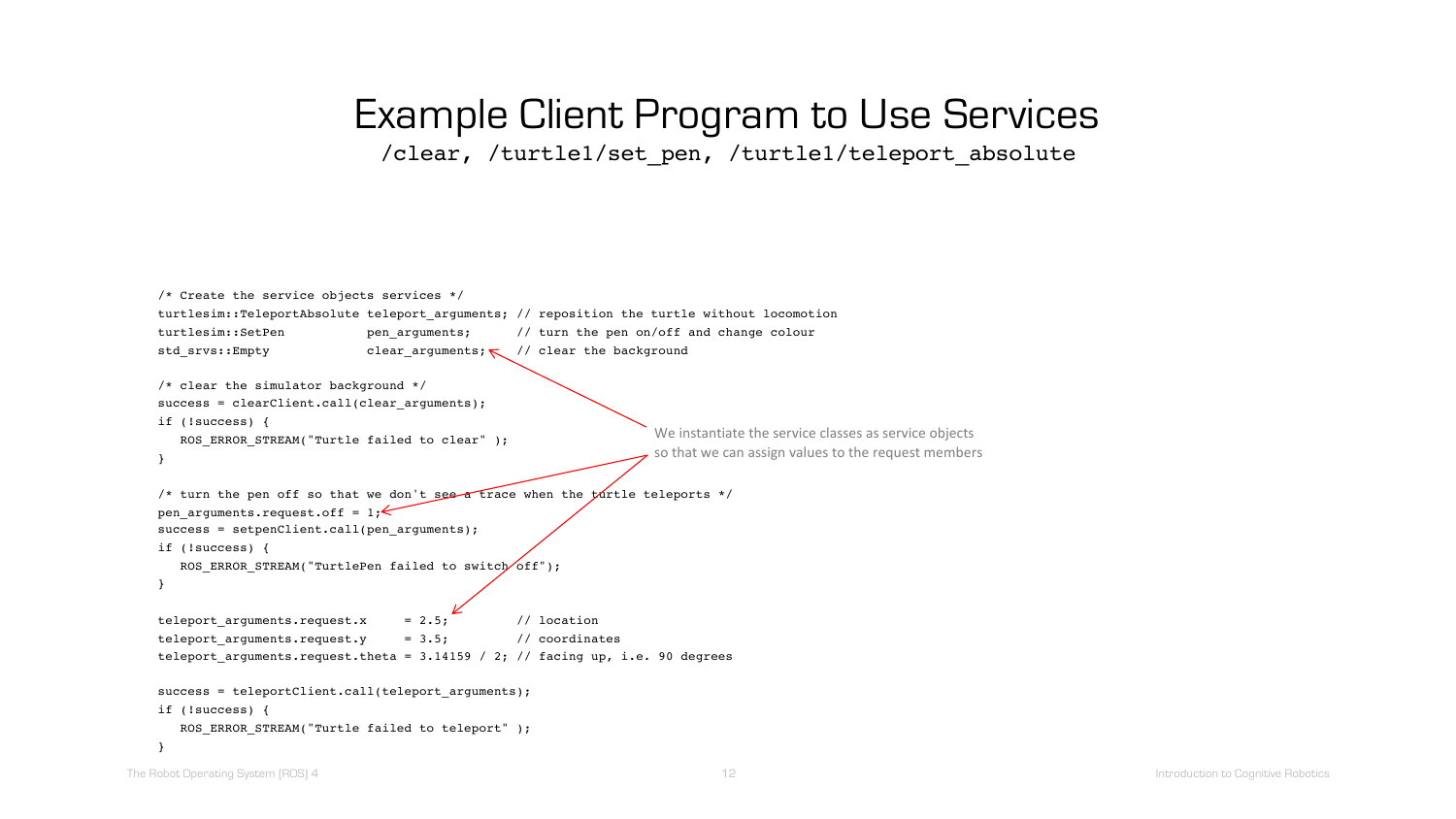### Example Client Program to Use Services /clear, /turtle1/set\_pen, /turtle1/teleport\_absolute

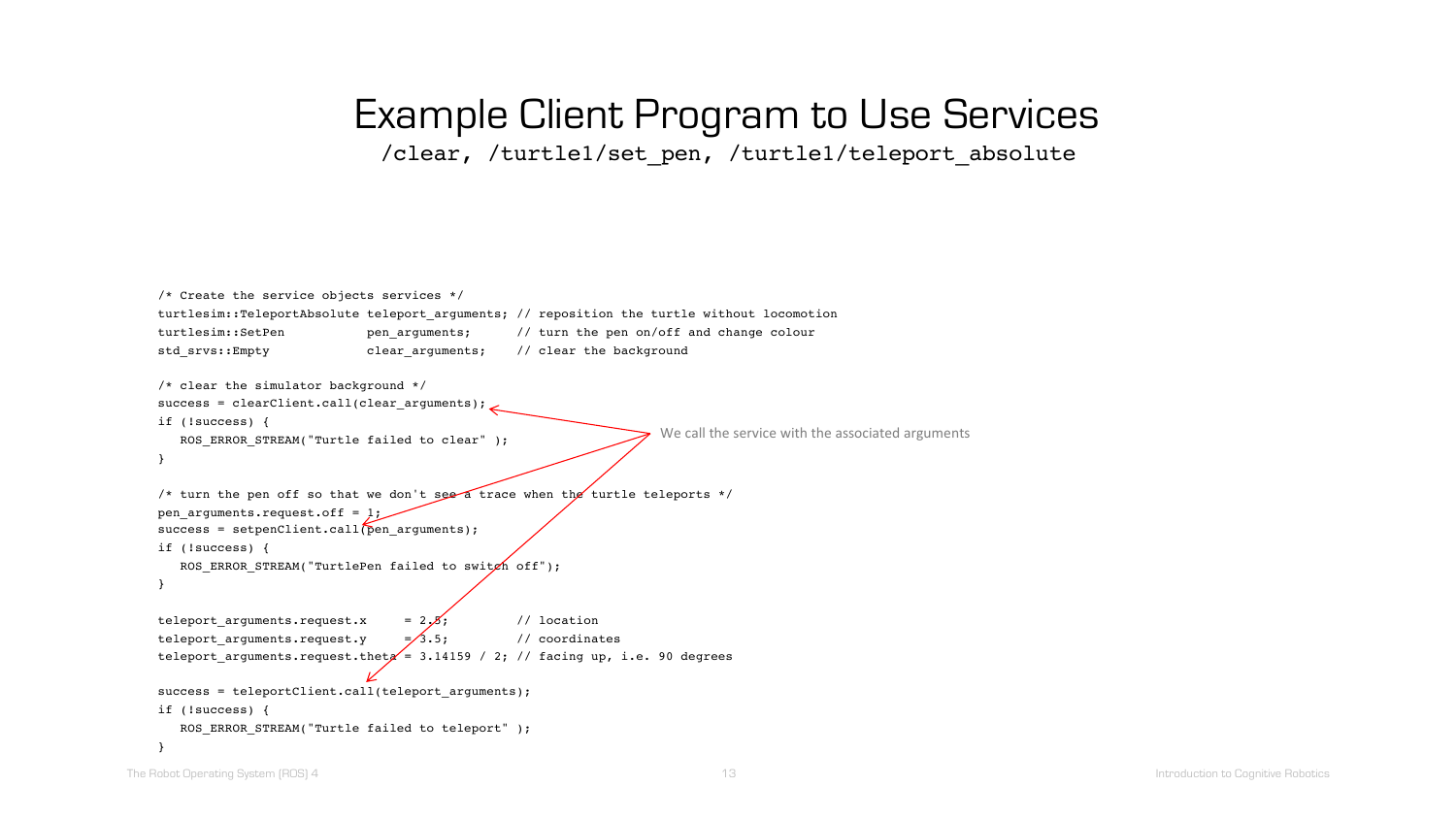### Example Client Program to Use Services /clear, /turtle1/set\_pen, /turtle1/teleport\_absolute

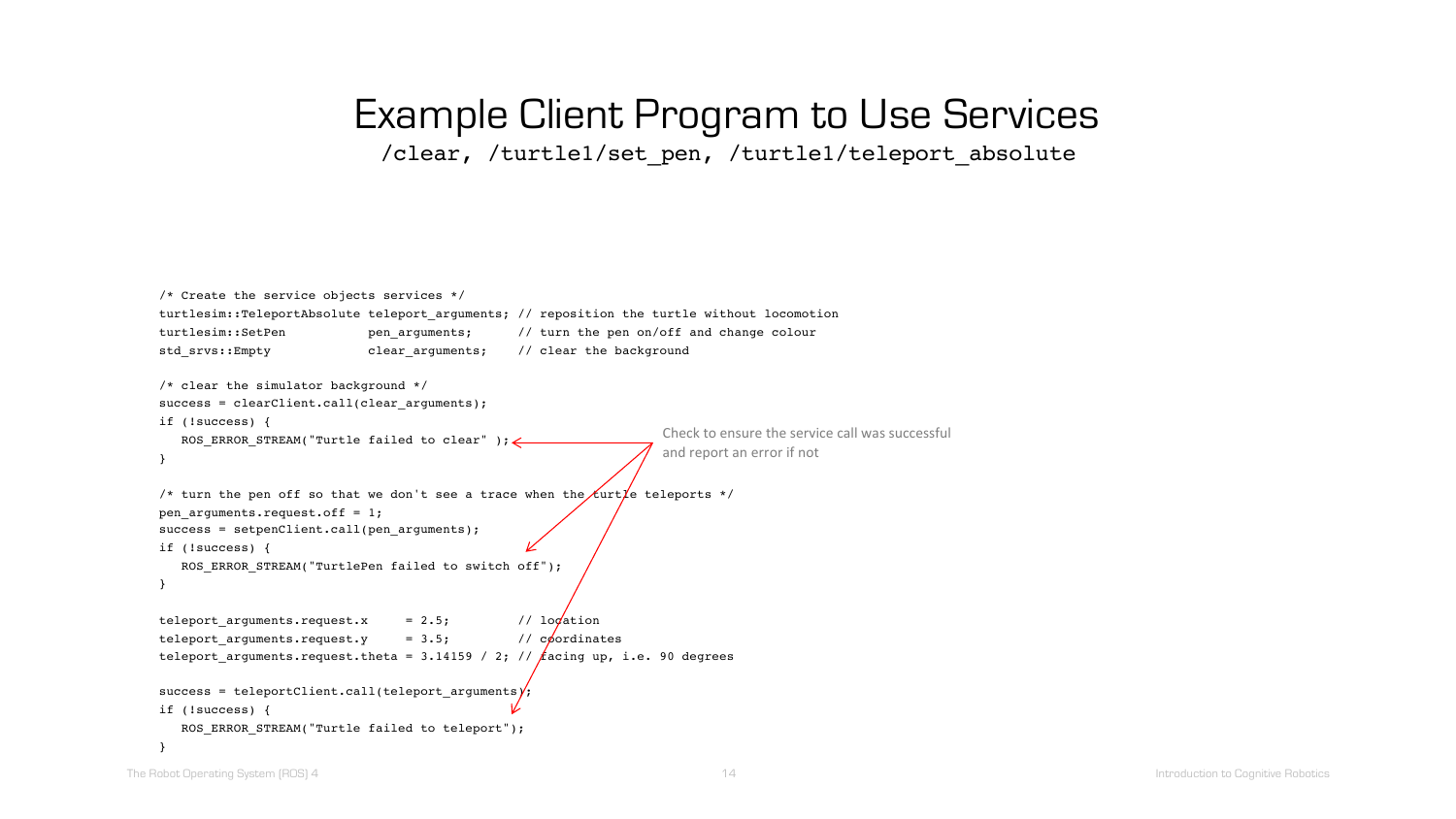/clear, /turtle1/set\_pen, /turtle1/teleport\_absolute

```
/* turn the pen again so that we do see a trace when the turtle moves later on */pen_arguments.request.off = 0;pen arguments.request.r = 255; // white
  pen arguments.request.g = 255; // pen
  pen arguments.request.b = 255; // colour
  pen arguments.request.width = 1; // narrow line
  success = setpenClient.call(pen arguments);
  if (!success) {
     ROS ERROR STREAM("TurtlePen failed to switch on");
  }
}
```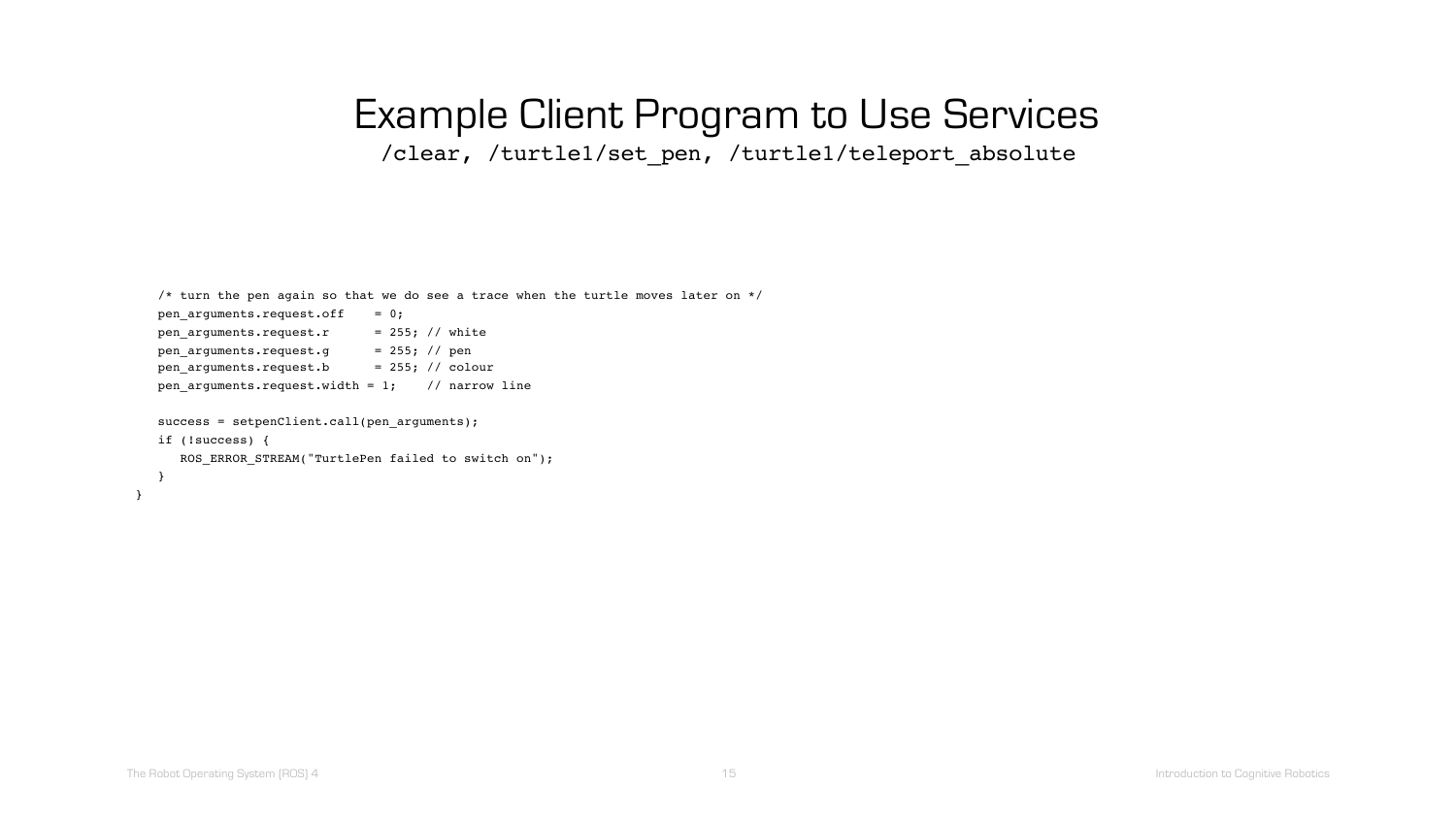/clear, /turtle1/set\_pen, /turtle1/teleport\_absolute

Build the workspace to compile the program

– Make sure you are in the workspace directory

~/workspace/ros/src/agitr/src\$ cd ~/workspace/ros ~/workspace/rosr\$

– Run catkin\_make

~/workspace/ros\$ catkin\_make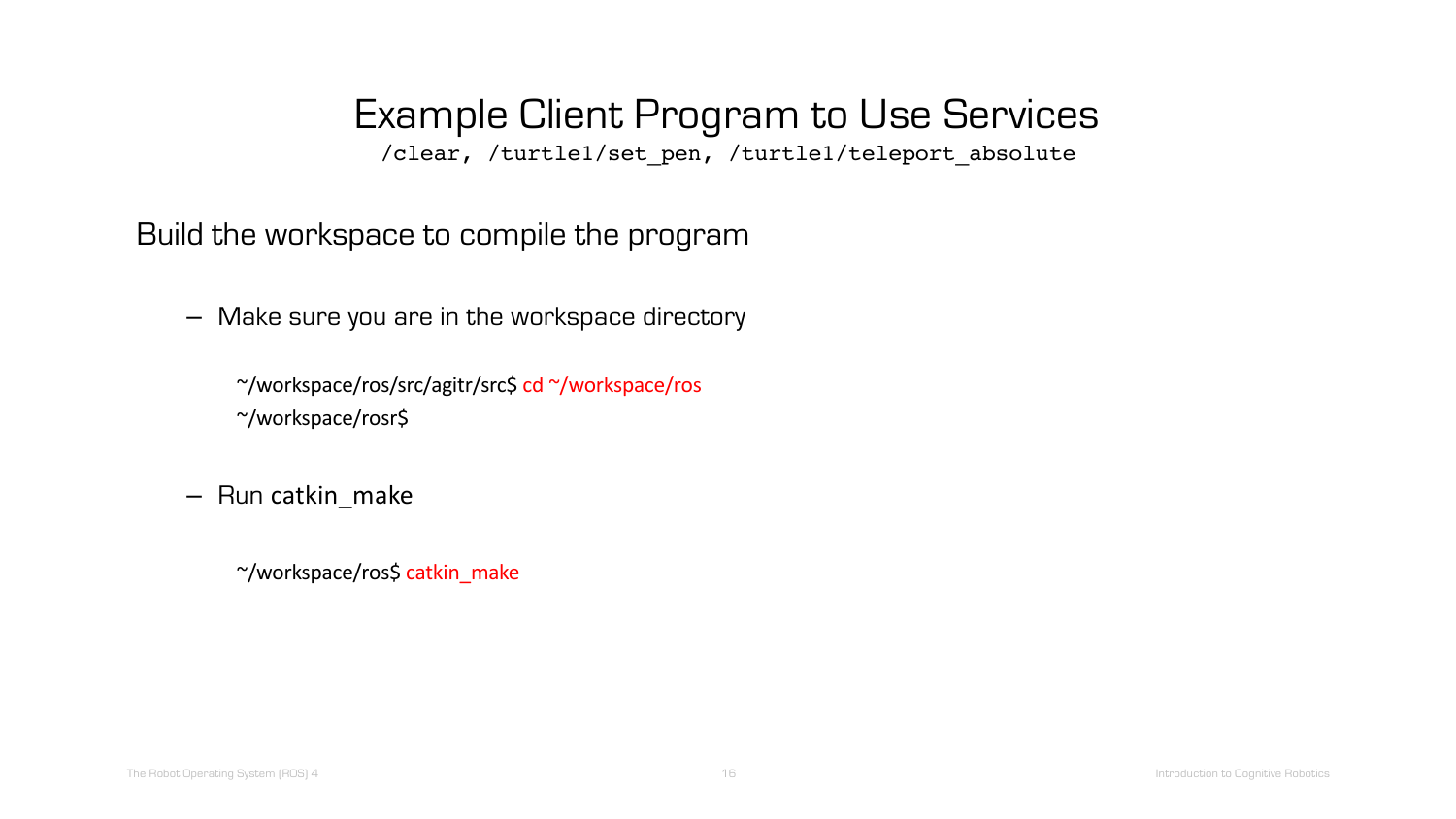/clear, /turtle1/set\_pen, /turtle1/teleport\_absolute

If you have not already done it, open a terminal and enter

~\$ roscore

If you have not already done it, open a second terminal and enter

~\$ rosrun turtlesim turtlesim\_node

Open a third terminal and enter

~\$ rosrun agitr useservices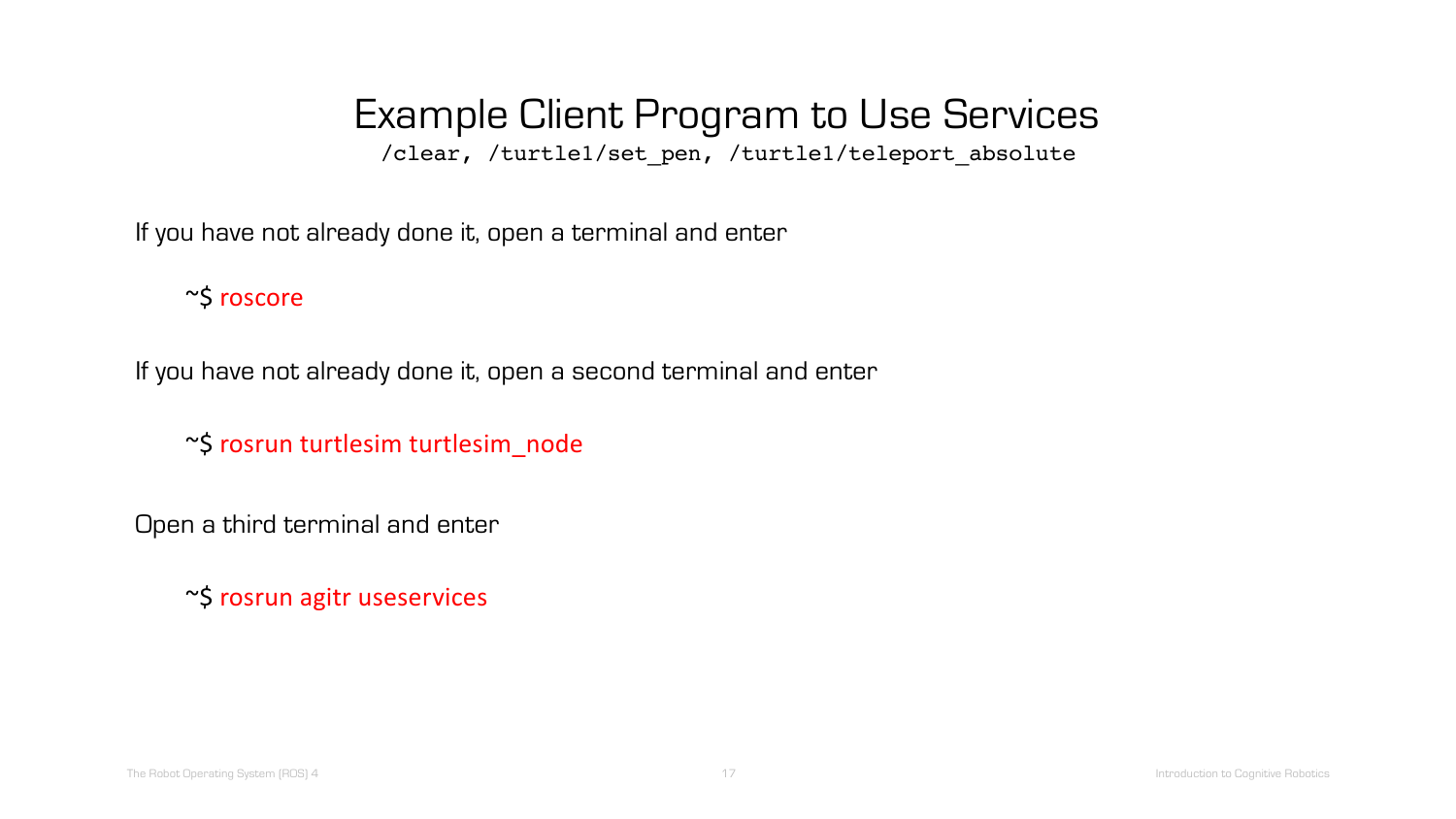/reset, /clear, /turtle1/set\_pen, /turtle1/teleport\_absolute

If everything works correctly, you should see the following

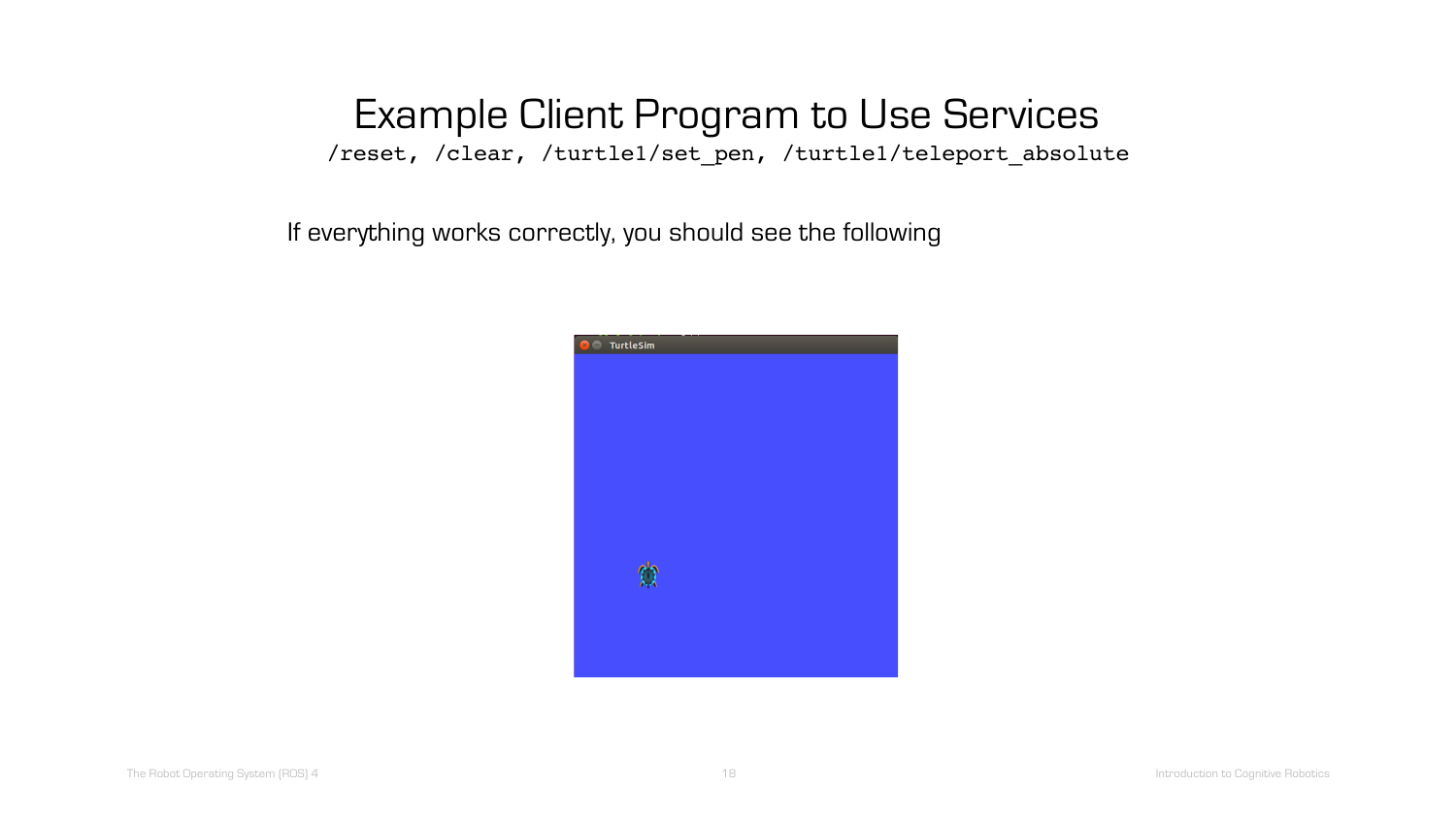- Back to this question: how would we move the turtle to a given location?
- We now know how to determine the current location of the turtle
- So now we just have to decide what velocity commands to publish change the position
- We will use the following algorithm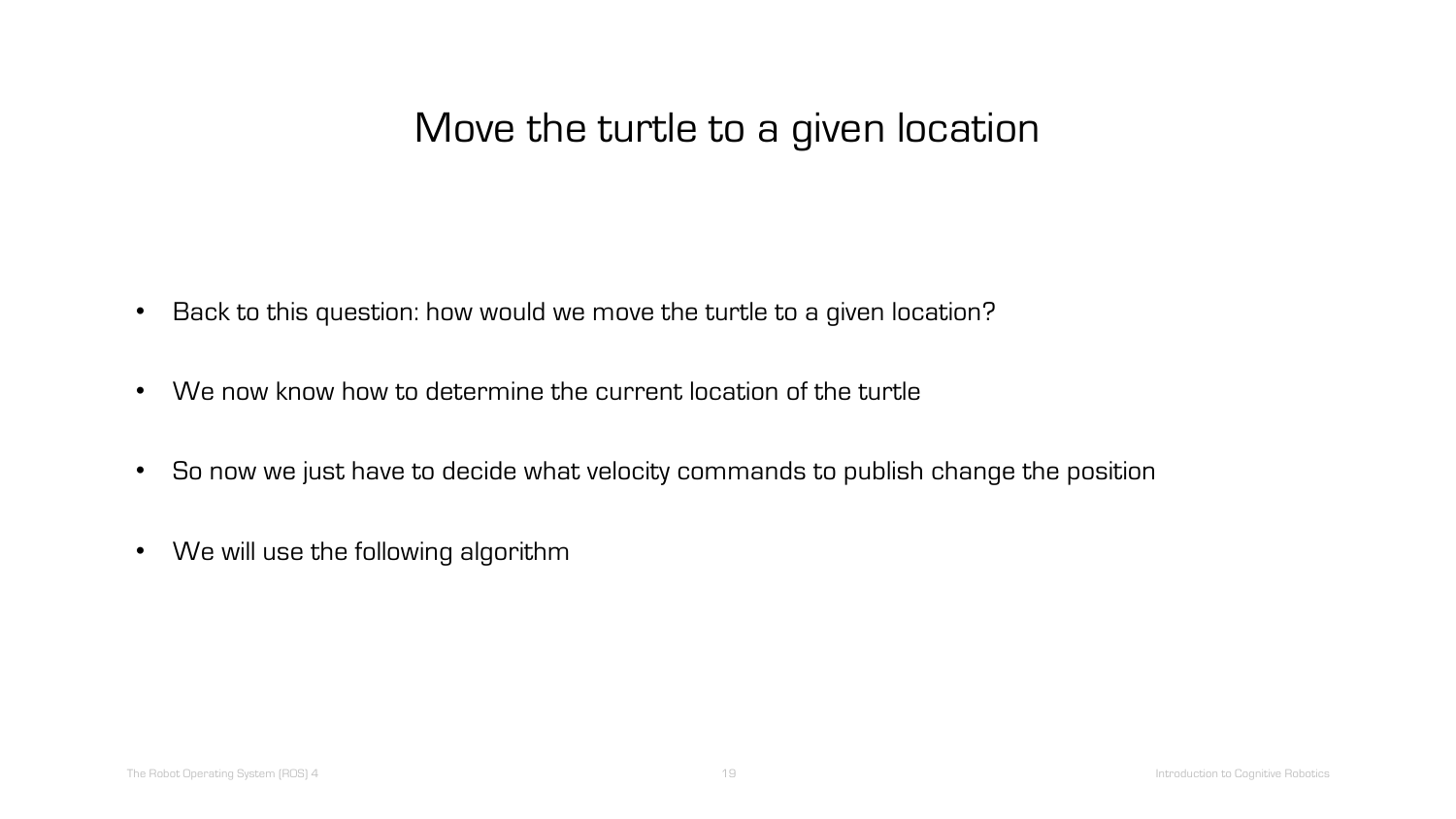- Given the turtle's current position
	- $(x_r, y_r, \theta_r)$
- Given the position of the goal – (*xg, yg*)
- Compute error in position and heading – (*epos, eh*)
- Reduce both errors to zero
	- $-$  by generating the appropriate forward and angular velocities  $(v, \omega)$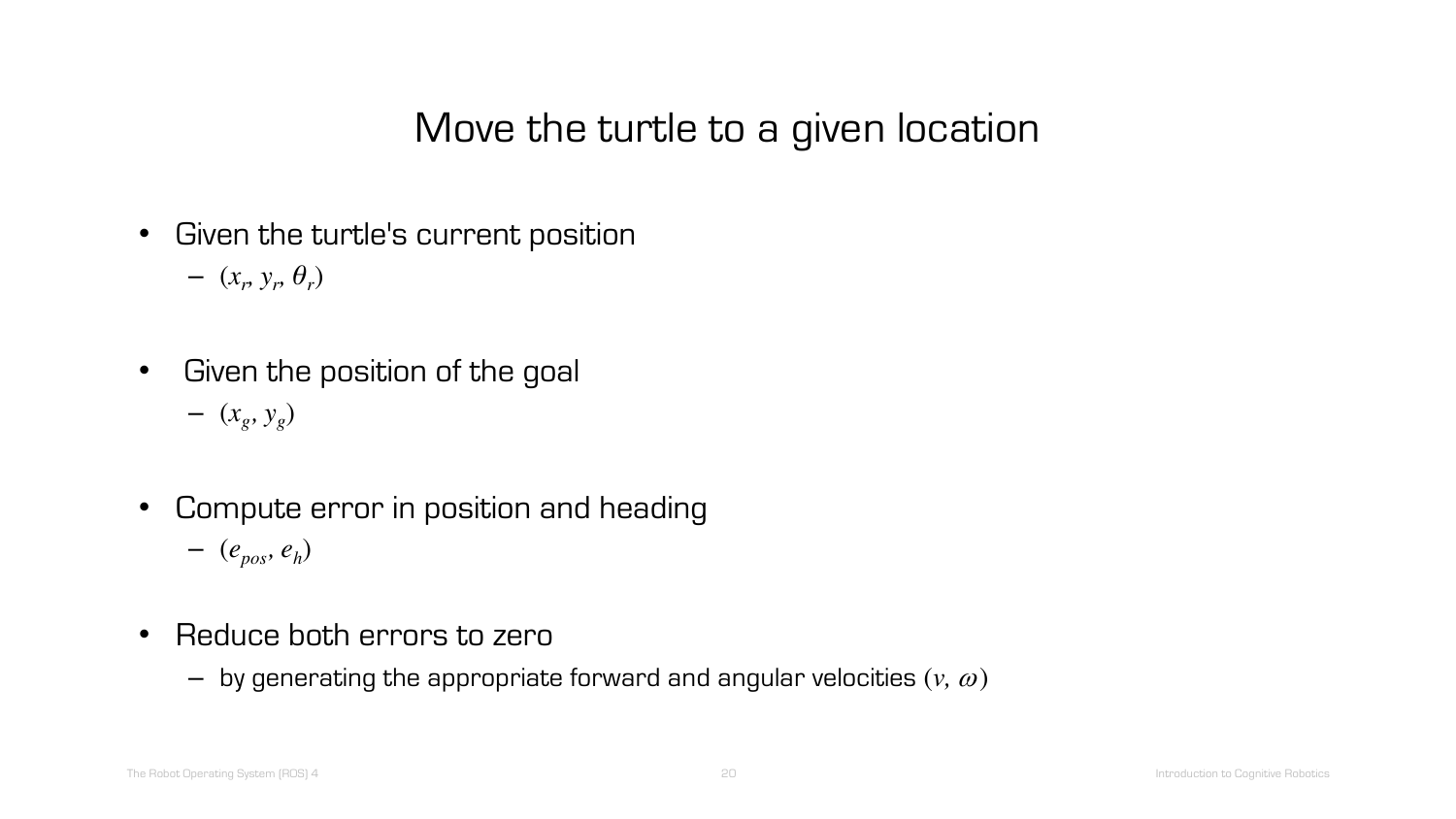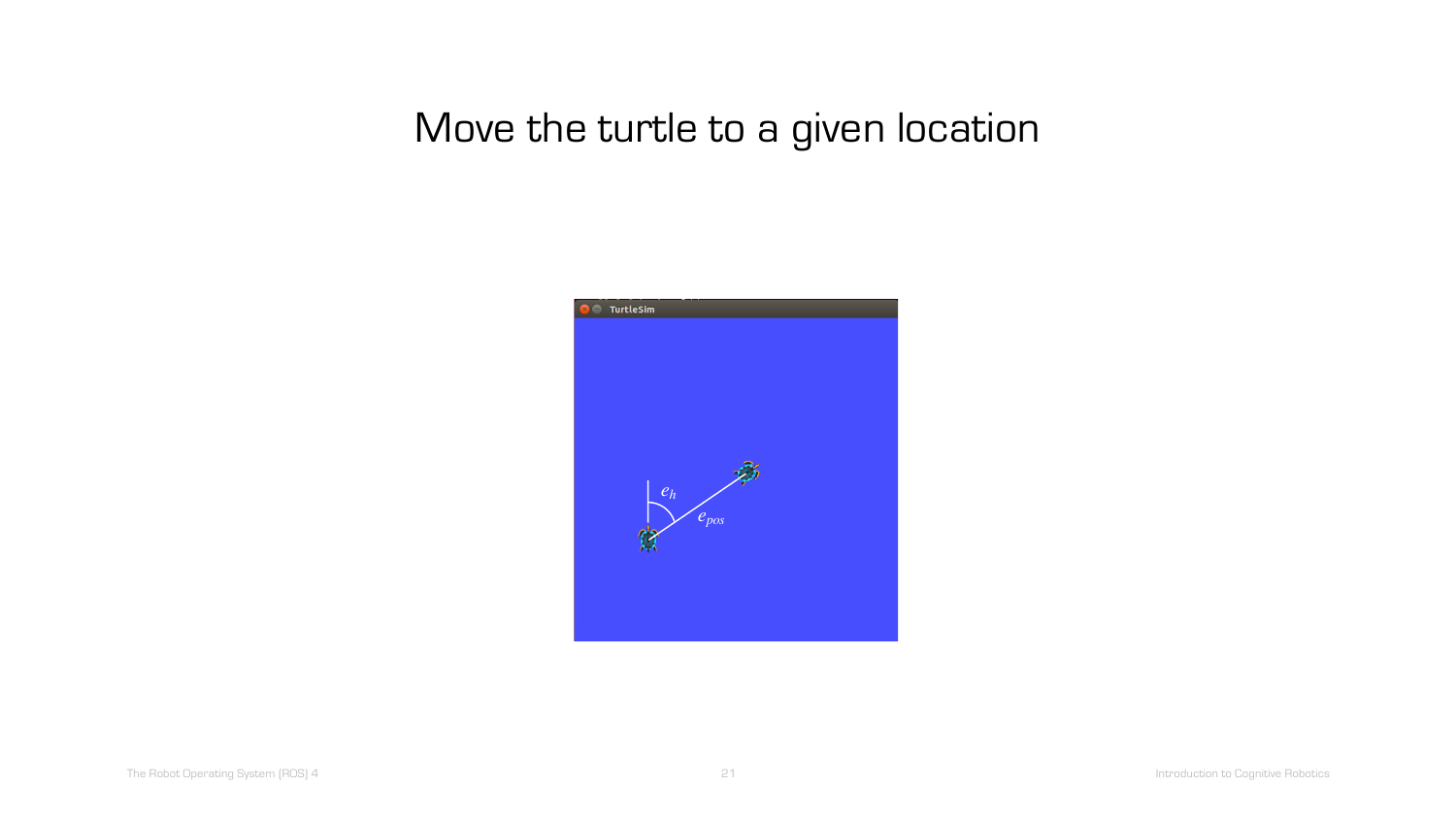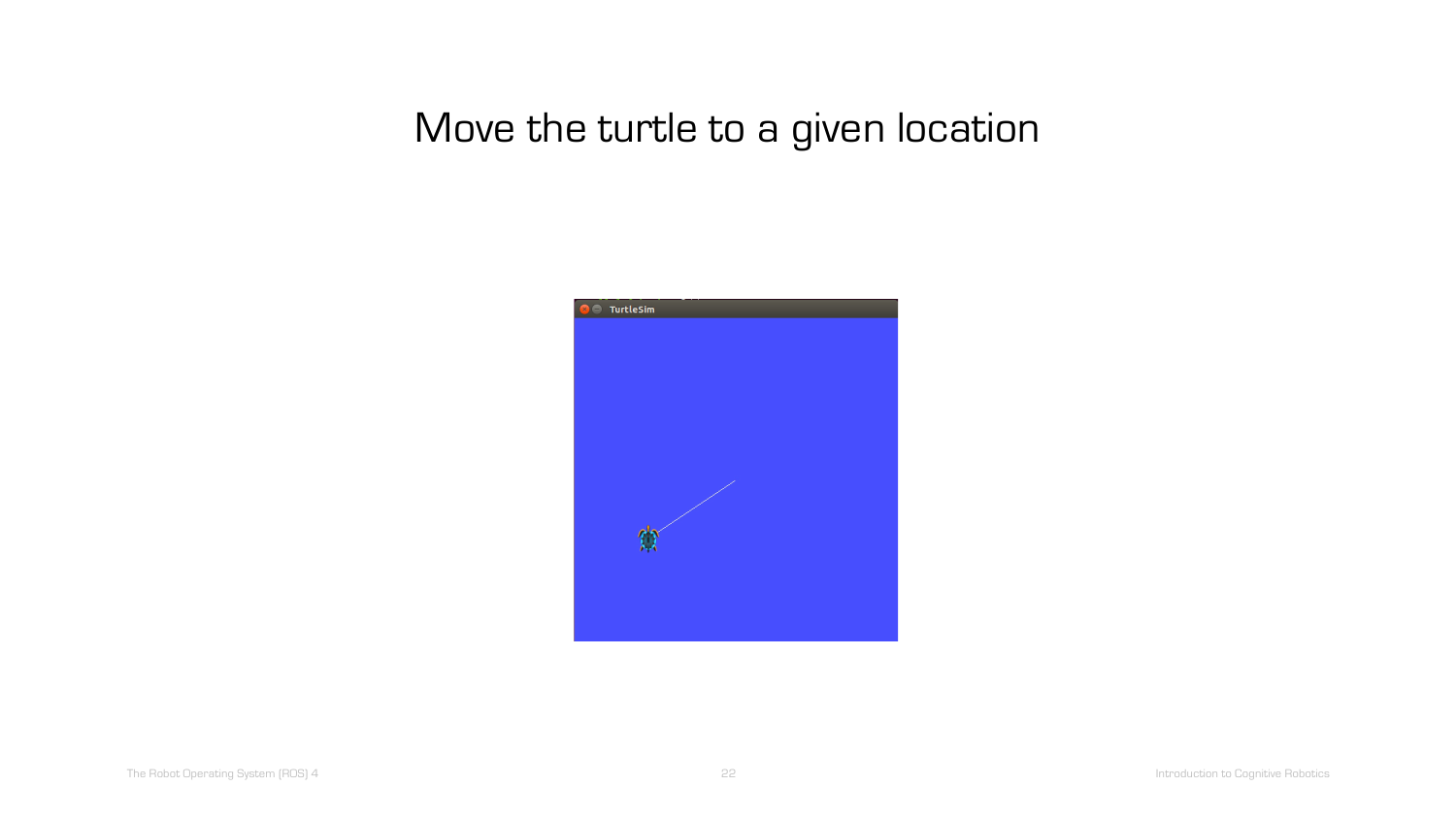

Publish non-zero angular velocity until error in heading is ~zero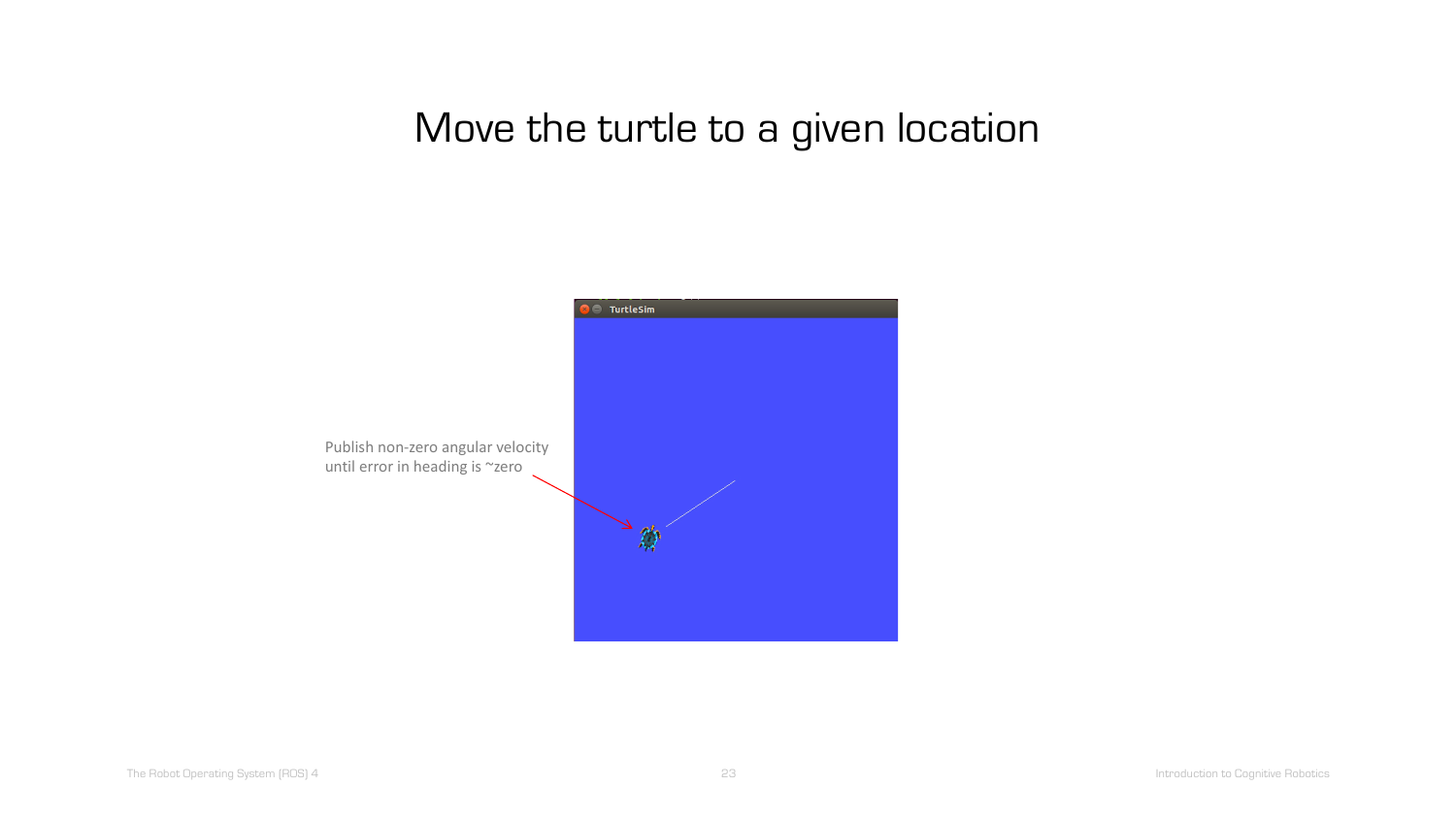

The Robot Operating System (ROS) 4 24 22 24 22 24 Introduction to Cognitive Robotics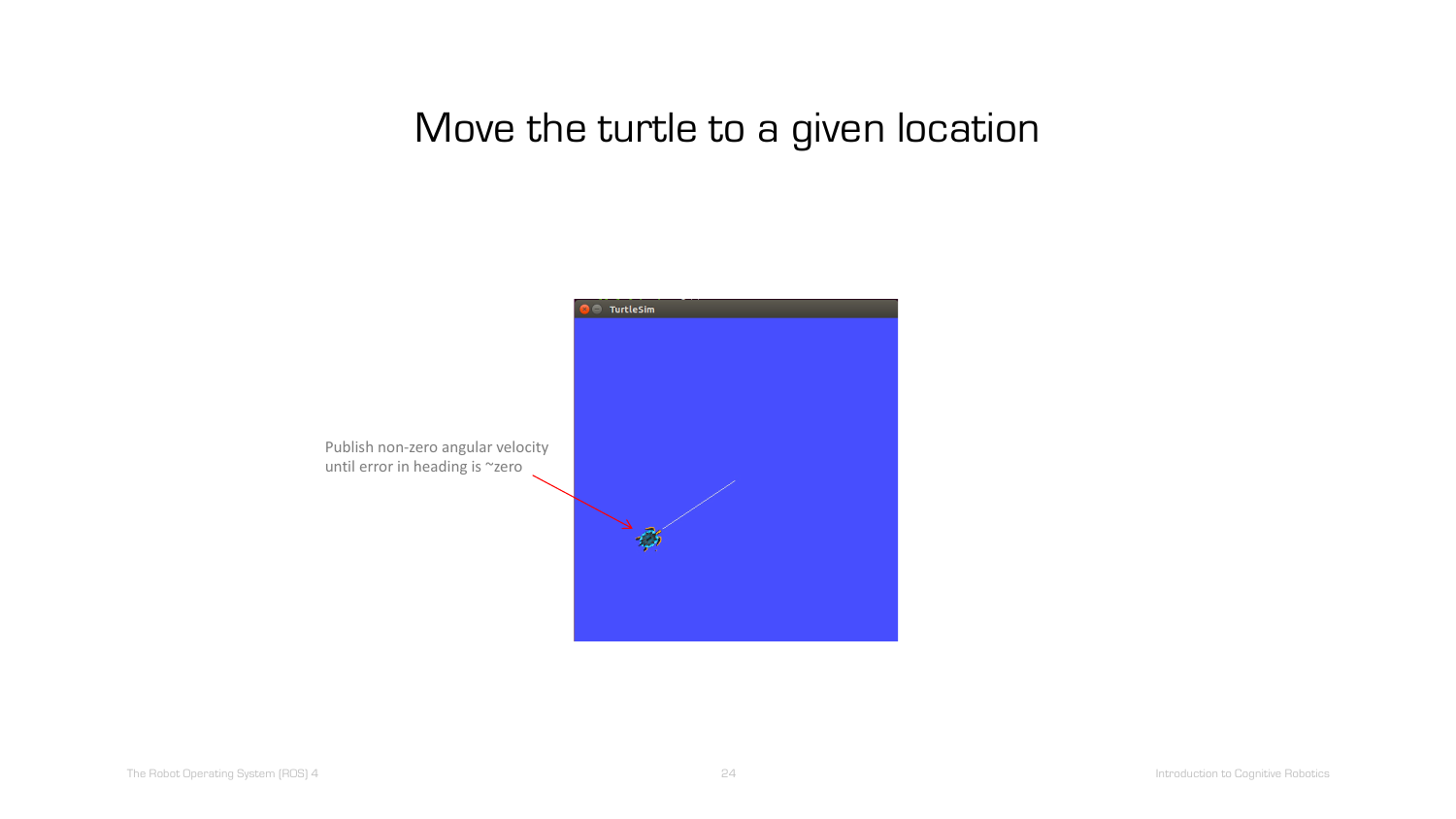

Publish non-zero forward velocity until error in position is ~zero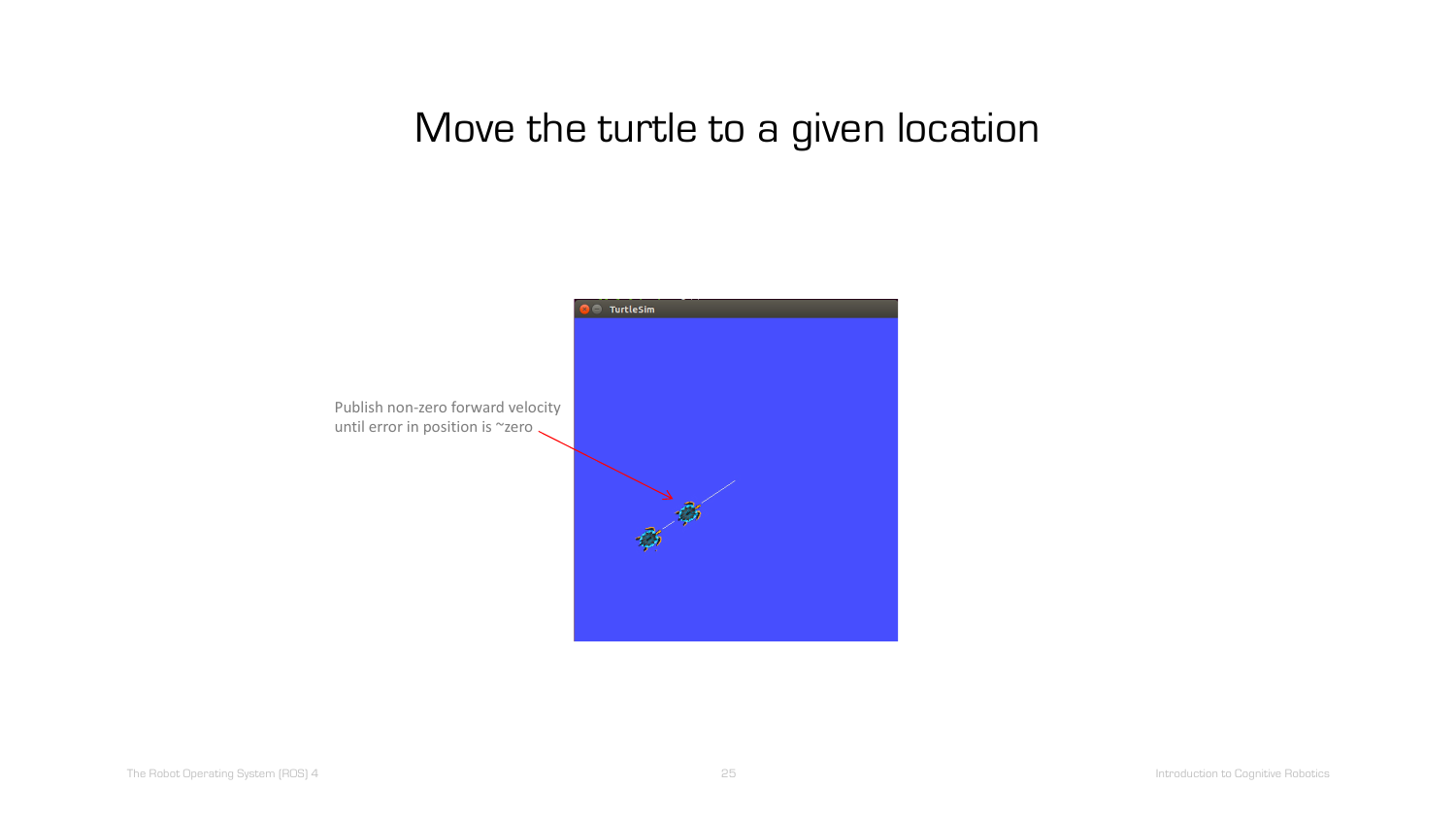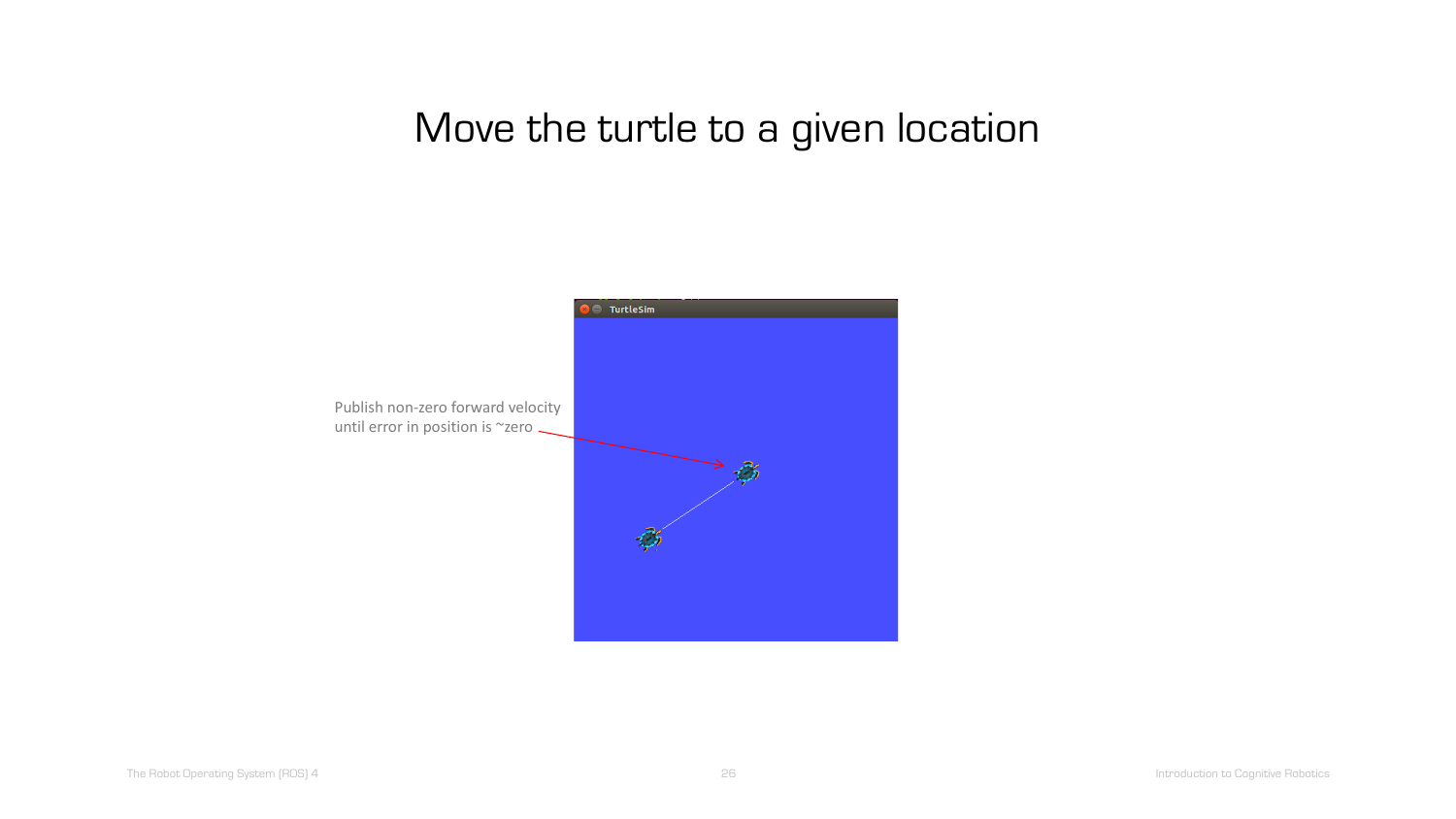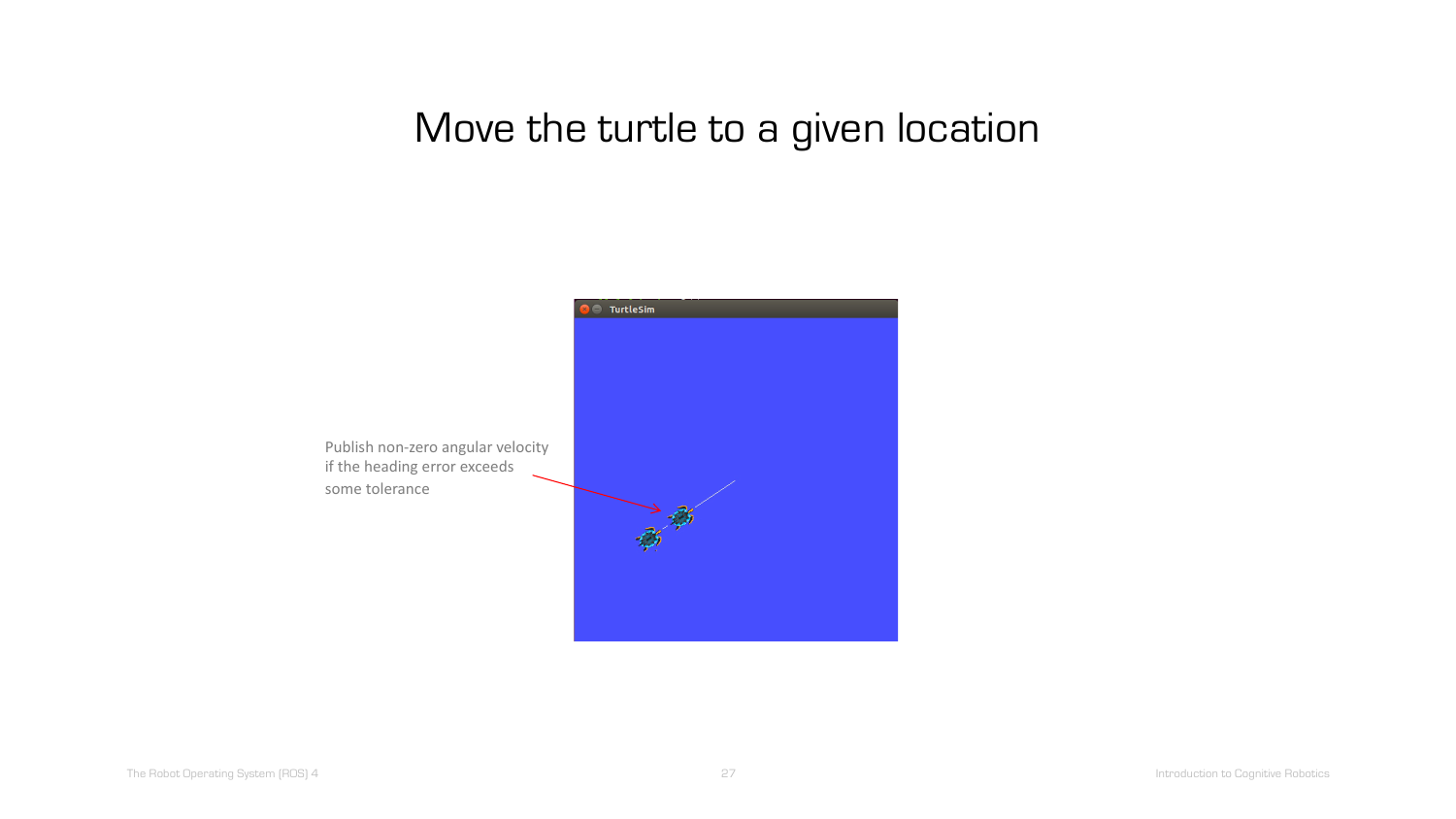Decompose 2D problem into two 1D problems (divide and conquer)

– First, correct the heading:

rotate to reduce the orientation error to zero

– Second, correct the position:

translate straight ahead to reduce the position error to zero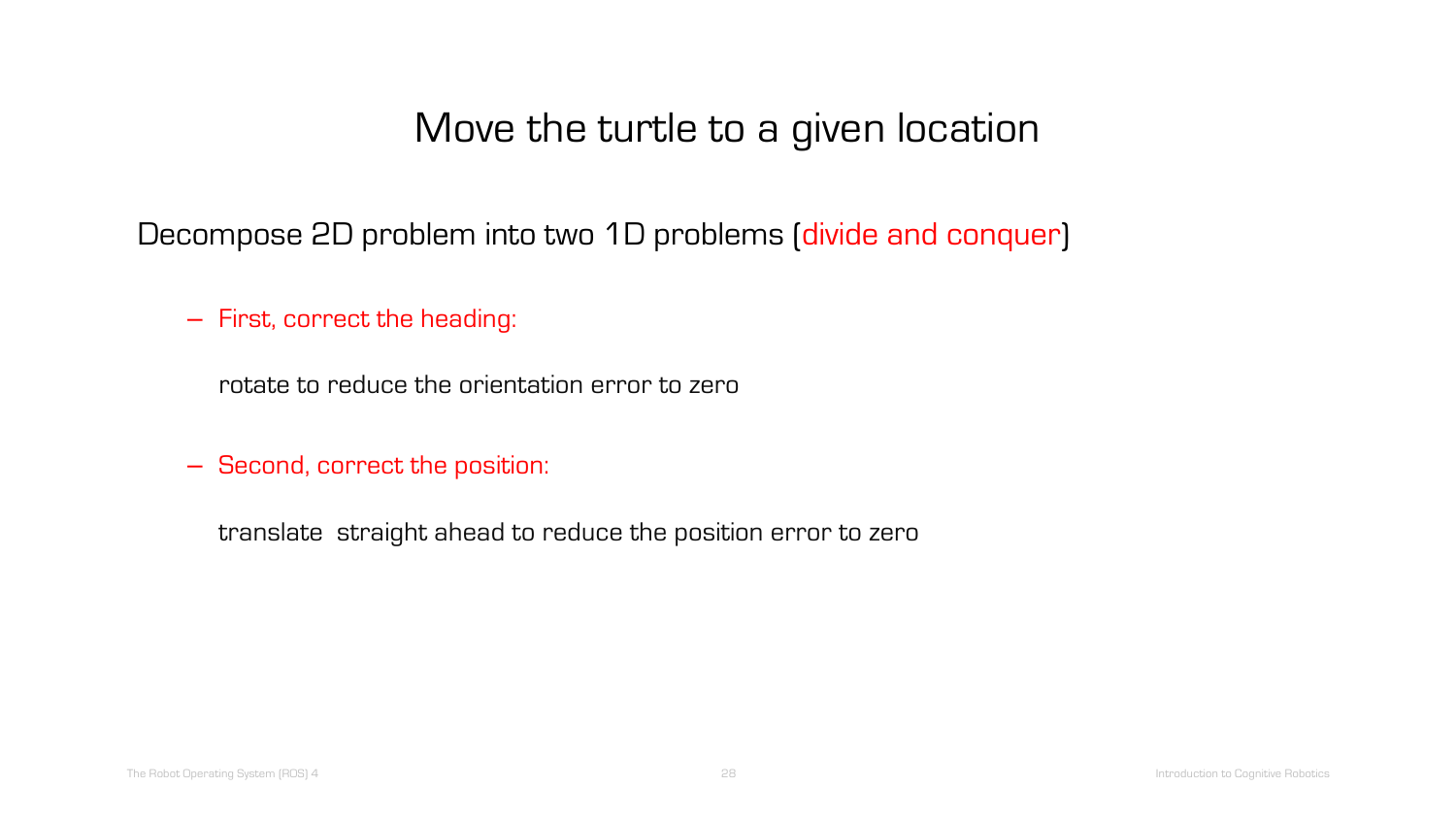do

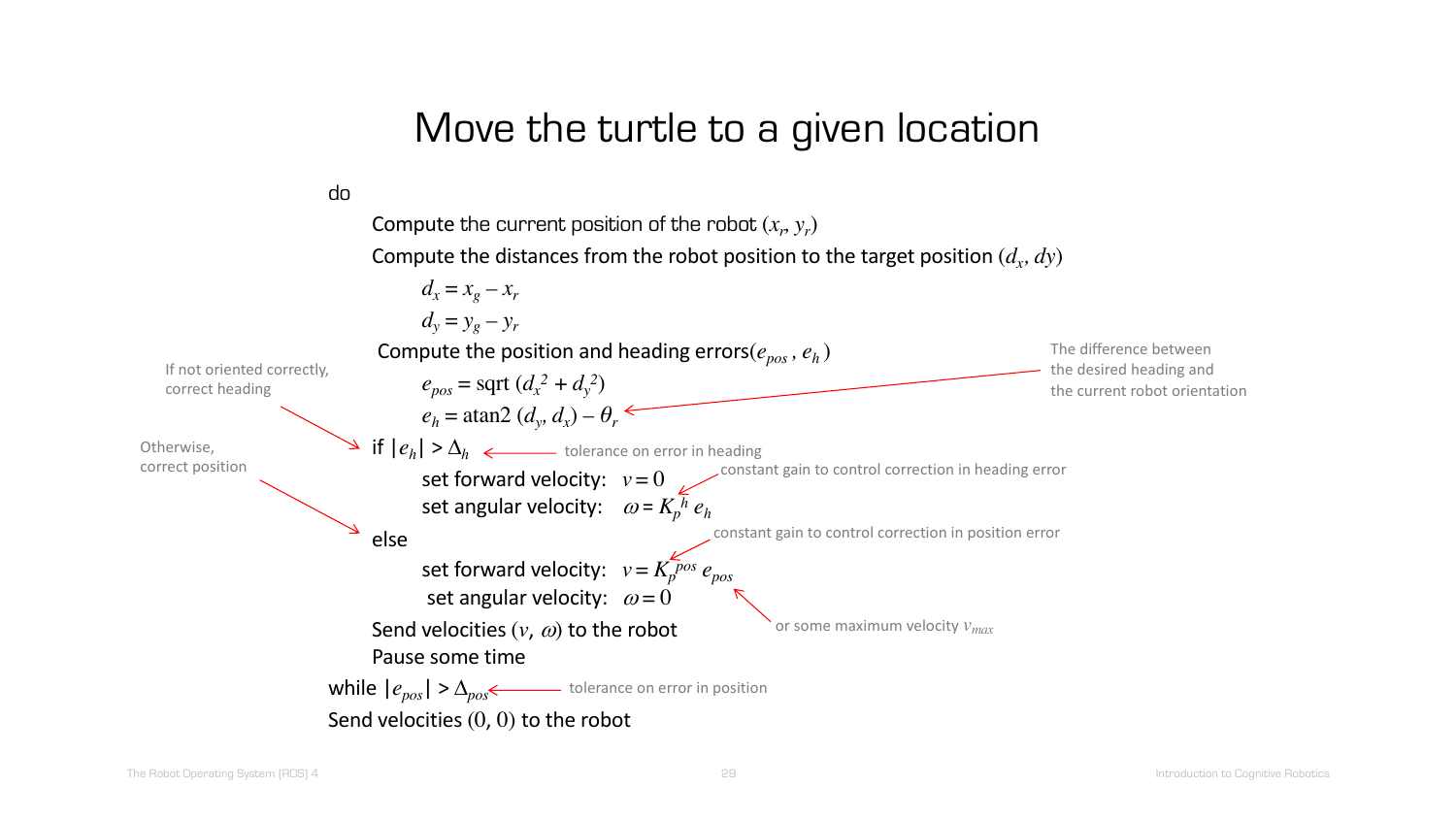## ROS Resources

| Wiki | http://wiki.ros.org/ |
|------|----------------------|
|------|----------------------|

Installation http://wiki.ros.org/ROS/Installation

Tutorials http://wiki.ros.org/ROS/Tutorials

Tutorial Videos http://www.youtube.com/playlist?list=PLDC89965A56E6A8D6

ROS Cheat Sheet http://www.tedusar.eu/files/summerschool2013/ROScheatsheet.pdf